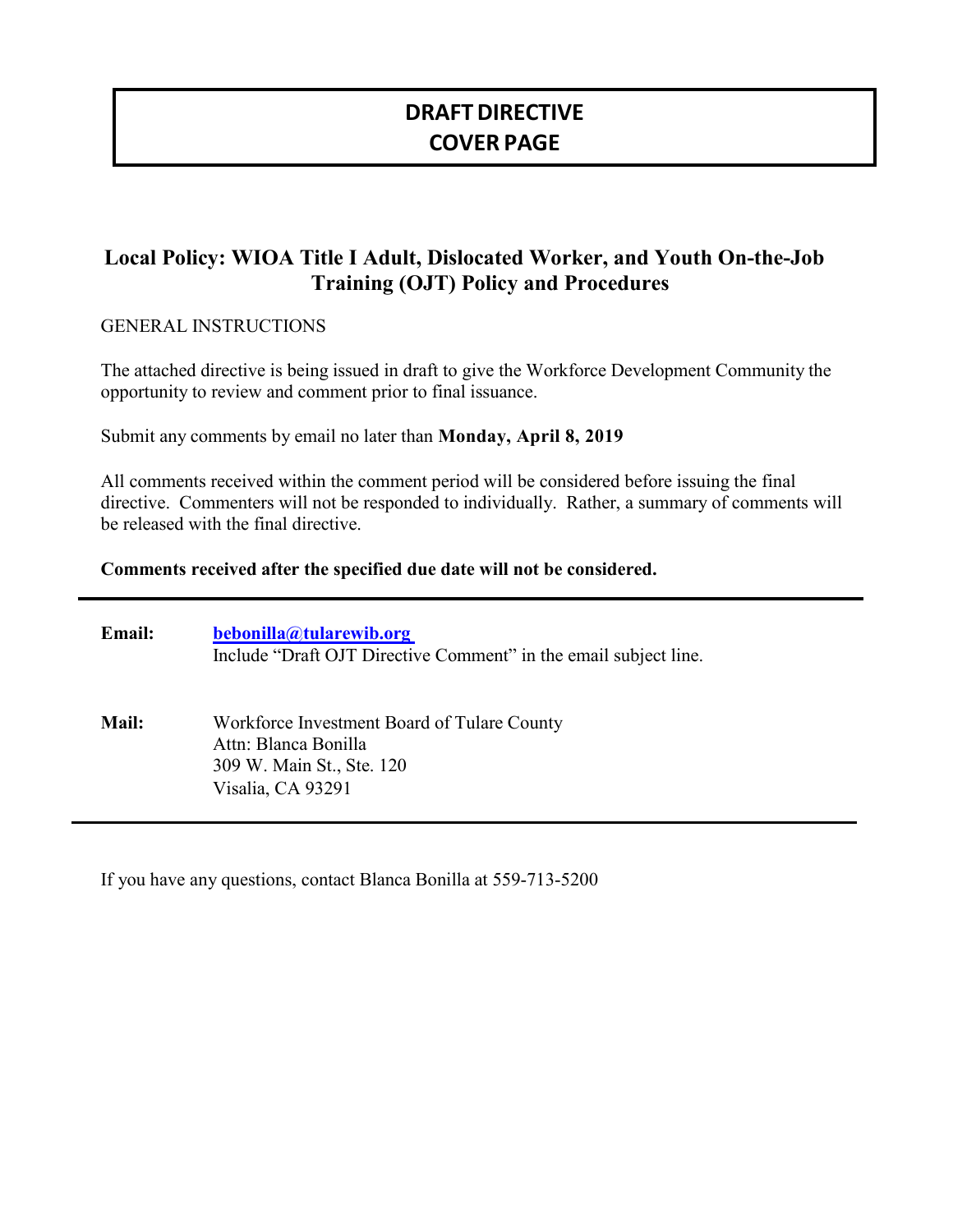## **WORKFORCE INNOVATION AND OPPORTUNITY ACT TITLE I ACTIVITIES**

**DATE: March 8, 2019 SUBJECT:**

**WIOA TITLE I ADULT, DISLOCATED WORKER, AND YOUTH ON-THE-JOB TRAINING POLICY and PROCEDURES**

# **WIB DRAFT DIRECTIVE TUL 19-02**

- **TO:** WIB Staff, WIB Service Providers
- **SUBJECT:** LOCAL POLICY: WIOA TITLE I ADULT, DISLOCATED WORKER, and YOUTH ON-THE-JOB TRAINING (OJT) POLICY and PROCEDURES

# **PURPOSE**

The Workforce Innovation and Opportunity Act (WIOA) requires local Workforce Development Boards to transmit State policy and procedures applicable to the development and management of On-the-Job Training (OJT) activities. This directive sets forth the Workforce Investment Board of Tulare County (WIB) local policy and procedures that govern the development of OJT activities.

## **SCOPE**

This directive applies to all WIB subrecipients of Title I WIOA funds, including WIB Service Providers that administer OJT programs.

# **EFFECTIVE DATE**

This directive is effective upon date of issue.

# **REFERENCES**

- Workforce Innovation and Opportunity Act (WIOA) Public Law 113-128
- Title 20 Code of Federal Regulations (CFR) Sections 680.210, 680.600, 680.700 680.750, 680.840, 683.260, 683.270, 683.275, 683.280, and 680.830.
- TEGL-19-16, Guidance on Services provided through the Adult and Dislocated Worker Program under WIOA and the Wagner-Peyser Employment Service, as amended by title III of WIOA, and for Implementation of the WIOA Final Rules.
- Fair Labor Standards Act of 1938 (29 U.S.C. 206(a)(1))
- State of California Employment Development Department (EDD) Workforce Services Directive WSD 15-26, Subsidized Employment and Employee Benefits (June 3, 2016)
- O\*NET On-line, [http://online.onetcenter.org](http://online.onetcenter.org/)
- Workforce Investment Board of Tulare County Directive TUL 14-06 Workforce Investment Act Title I-B Eligibility Technical Assistance Guide (TAG)
- Workforce Investment Board of Tulare County Directive WIBD10-10 Tulare County Self-Sufficiency Level

# **WIB IMPOSED REQUIREMENTS**

This directive contains locally imposed requirements.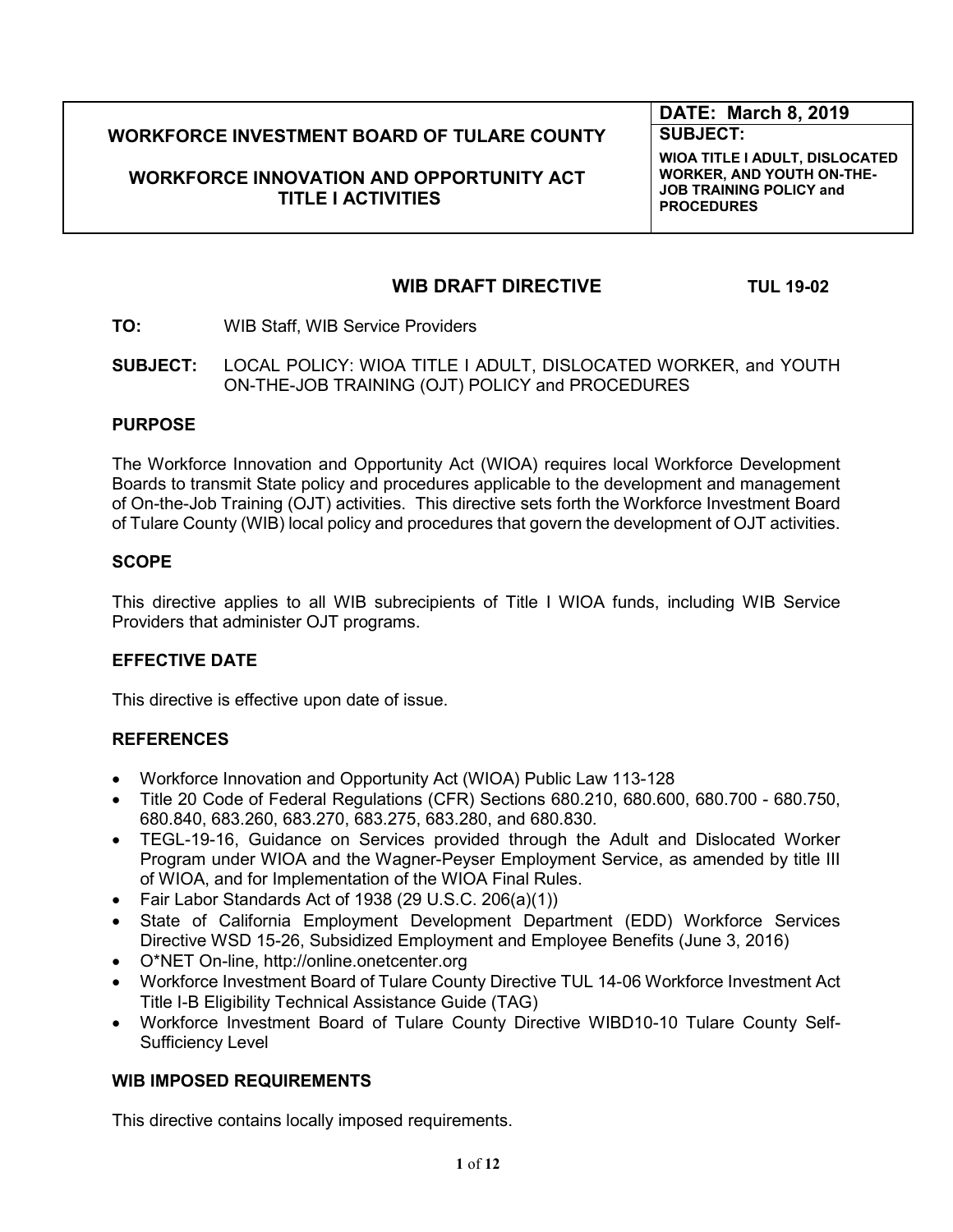## **FILING INSTRUCTIONS**

This directive supersedes TUL 14-07, dated January 14, 2015. Retain this directive until further notice.

#### **BACKGROUND**

WIOA enhances access and flexibility for work-based training such as an OJT to support the workforce needs of local businesses. Title 20 Code of Federal Regulations (CFR) §680.700 - §680.750 contain the regulatory provisions for conducting OJT activities.

An OJT is a key method of delivering training services to adults, dislocated workers, and youth. Through an OJT agreement, work-based training is provided to participants while engaging in productive work, which provides knowledge and skills essential to the full and adequate performance of the job. An OJT is a work-based training strategy that provides reimbursement to businesses to compensate for the extraordinary costs associated with training participants and the lower productivity of the participants while in the OJT.

#### **POLICIES AND PROCEDURES**

#### **Participant Eligibility**

OJT services may be made available to individuals who have been determined eligible in accordance with the WIB's policies on WIOA Title I Adult and Dislocated Worker eligibility, who after an interview, skills gap analysis, WorkKeys assessment, and career planning are:

- 1) Unlikely or unable to obtain or retain employment that leads to economic selfsufficiency or wages comparable to or higher than wages from previous employment through career services;
- 2) In need of training services to obtain or retain employment leading to economic self-sufficiency or wages comparable to or higher than wages from previous employment; and
- 3) Have the skills and qualifications to participate successfully in training services.

#### **Employed Workers**

OJT agreements may be written for eligible employed workers when:

- 1. The employee is not earning a *self-sufficient wage*, or
- 2. An employed dislocated worker is not earning 85 percent of their hourly dislocation wage, and
- 3. The OJT relates to the introduction of new technologies, introduction to new production or service procedures, upgrading to new jobs that require additional skills, workplace literacy, or other appropriate purposes identified by the WIB (§680.710).

The WIB has defined employment that leads to self-sufficiency as employment that pays at least 175 percent of the Lower Living Standard Income Level (LLSIL). The most recent Tulare County 70 Percent LLSIL and Poverty Guidelines are available on the WIB's website.

An employed worker is defined as an individual who is employed at the time of WIOA application, or a currently enrolled participant who is employed in unsubsidized employment, and has not been exited. An OJT agreement may be written with a current or previous employer as long as it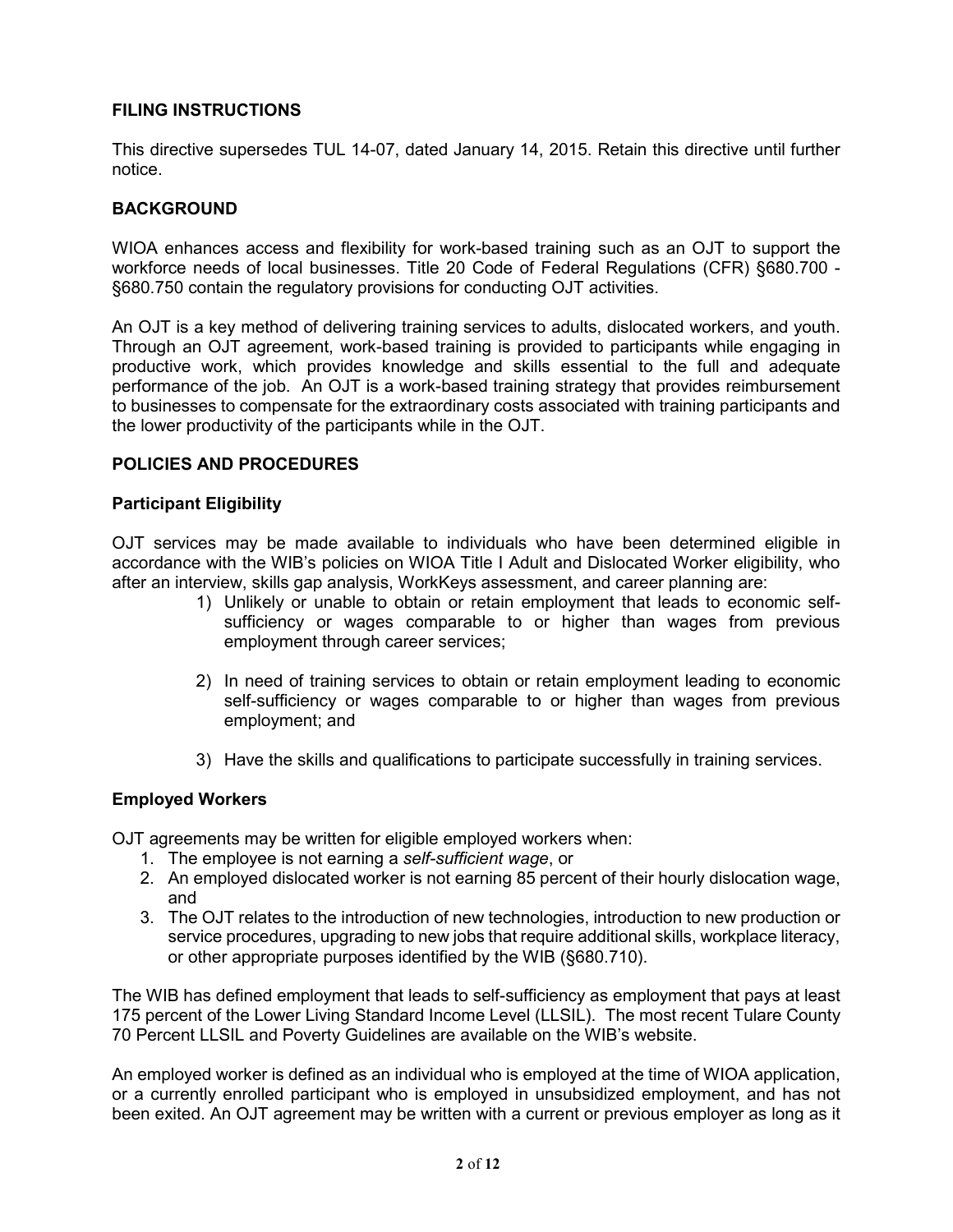is clearly indicated that the occupational skills to be acquired are an upgrade to the participant's existing skills. The purpose of an OJT upgrade for employed workers is to train the employees in new technologies and introduce new production procedures or service procedures, upgrading to new jobs that require additional skills, or workplace literacy.

## **Determination of Need for On-the-Job Training**

Through an interview, the service provider staff must determine the need for OJT services. Staff and participant must jointly develop an objective assessment, complete a skills gap analysis, complete the WorkKeys assessment, and provide career planning through local labor market information. Staff and participant must jointly develop an Individual Employment Plan (IEP) to identify employment goals, career objectives, and an appropriate combination of services to achieve employment goals. The case notes must clearly contain the determination of need for training services.

There is no requirement that career services be provided as a condition for receipt of training services; however, if career services are not provided before training, service provider must document the circumstances that justified this determination.

## **Skills Gap Analysis**

Service provider staff will conduct a skills gap analysis with the participant based on employer requirements necessary to perform the required job duties, as well as utilize career guidance tools and skills inventories to develop a training plan with the employer including: WorkKeys, Career Explorer, and the Occupational Information Network (O\*NET). The skills gap analysis must be documented in participant's file.

Prior to receiving training services, participants must be issued the Central California Career Readiness Certificate with their WorkKeys assessment scores. WorkKeys will give an indication of the reading and writing competency, measure a range of soft skills relevant to the occupation for which the participant may receive training. The WorkKeys assessment includes Applied Math, Graphic Literacy, and Workplace Documents. If the individual does not meet the required WorkKeys levels for the desired occupation, staff will provide KeyTrain to assist the individual in raising their WorkKeys score(s) prior to entering training.

When a participant has completed KeyTrain and does not attain the required WorkKeys scores after the second attempt, the Service Provider may request a waiver to waive the required WorkKeys score(s) for the desired occupation. The request for a waiver shall include the participant's first and last name, WIOA application number, the scores attained in the first and second attempts, KeyTrain results and timeline, the occupation (job title), business name, and the wages for which training may being considered. Staff shall document in the participant's file justification for the need to waive the required WorkKeys score(s) prior to submitting a waiver to the WIB Program Manager.

Participants must also complete "Match Your Skills" inventory by accessing Career Explorer at the Employment Connection website - [www.employmentconnect.org.](http://www.employmentconnect.org/) [Match Your Skills](https://www.employmentconnect.org/selfassessment/skills.asp?whereto=onetgrpbutt) Inventory will identify the skills a participant possesses and match them with a career or occupation*.* Career Explorer will provide a list of occupations from O\*NET which match the participant's skills and provide a detailed summary report for each occupation. The "Match Your Skills" results and the employer's job requirements will assist staff in developing the Training Plan, duration of training, and skills to be attained.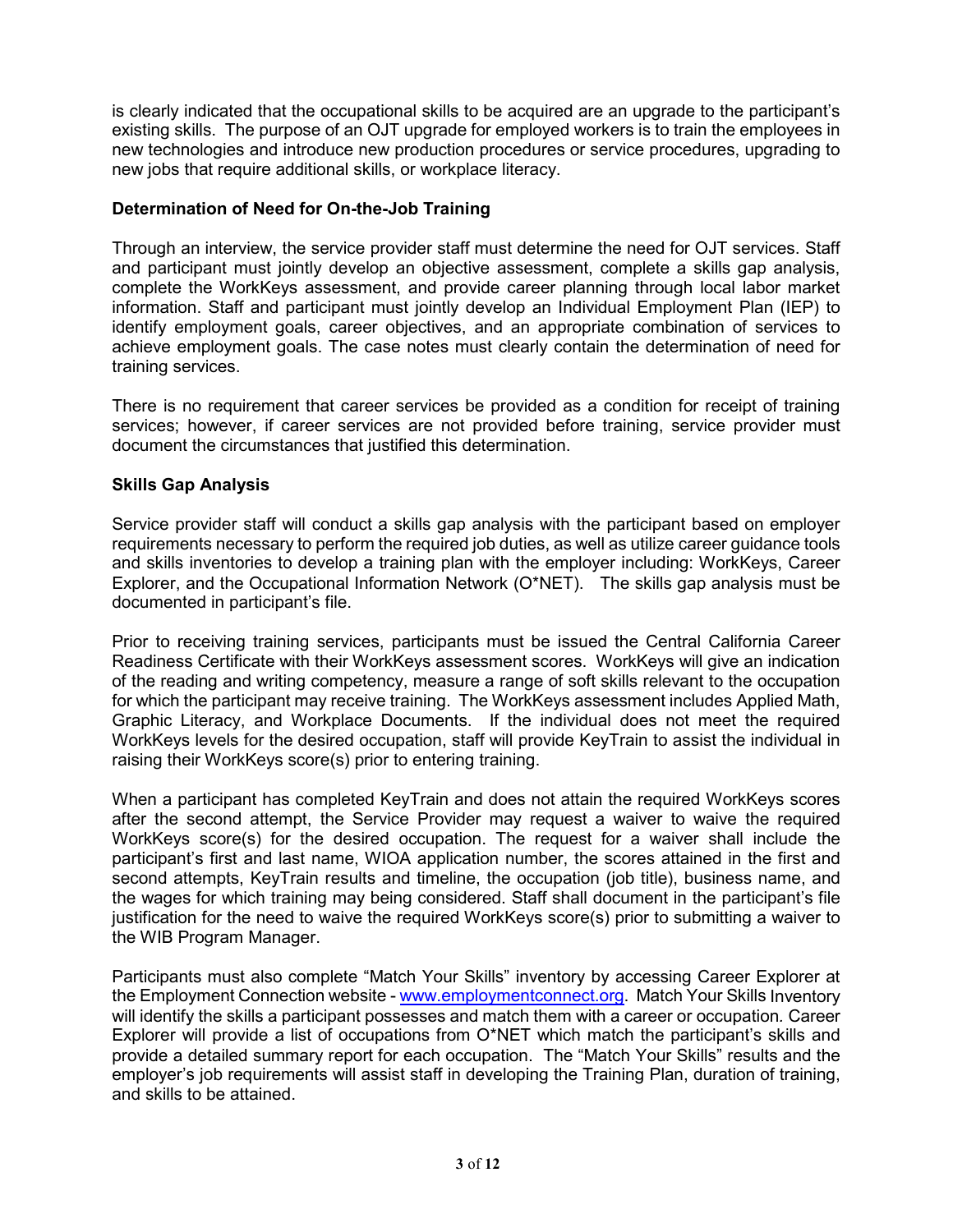O\*NET is the nation's primary source of occupational information. O\*NET database contains information on hundreds of standardized and occupation-specific descriptors; this database can be accessed at [www.onetonline.org.](http://www.onetonline.org/) The database also provides "Career Exploration Tools," a set of valuable assessment instruments for career counseling, career planning, and exploration for participants looking to find or change careers.

# **Employer Registration and Job Orders**

OJT Employers must be registered in CalJOBS to provide access to the Employment Connection's talent pool. All job orders for which WIOA resources are utilized, such as an OJT must be entered in CalJOBS. Participants must input their resume in CalJOBS prior to being referred to OJT services.

# **Employer Referrals**

In order to be an appropriate OJT employer referral, employers must refer individuals to the service provider for further assessment. Service provider will verify that an employer has not made a job offer or has not already hired the individual in the OJT position, will complete an evaluation, objective assessment, and an IEP that must determine the OJT position with the employer is appropriate.

# **Youth OJT Referrals**

OJT services are only available for out-of-school youth 18-24 years of age, who meet WIOA Adult or Dislocated Worker eligibility requirements. Youth programs do not offer OJT services; therefore, all OJT candidates must be referred to the service provider implementing Adult/Dislocated Worker OJT programs. The Adult/Dislocated Worker staff will identify OJT job sites for youth, although it is highly encouraged for Adult and Youth program staff to collaborate to provide youth OJT services that leads to a career pathway and sustainable wages.

Young adults, enrolled in the WIOA youth program who are referred to the adult program for an OJT must follow all standards of this directive; however, portions of the process have already been completed by youth program staff and entered into the participant file, including:

- Eligibility has already been determined for both Youth and Adult programs; supporting documentation scanned into the file and eligibility is been certified.
- Objective Assessment (OA) has already been completed and updated with current career goals.
- Individual Employment Plan (IEP) Adult program staff will update the IEP to include OJT and any other services provided.
- At least one program element has been provided to the participant. This is a requirement for enrollment in WIOA youth programs. The program element will show on the IEP, in case notes, and as an activity enrollment.
- WorkKeys If the participant has not completed WorkKeys, service provider staff must administer the assessment prior to negotiating the OJT and ensure the appropriate levels are achieved.

# **Second Training Requests**

Individuals who previously received WIOA training services under current or previous applications such as an OJT, Individual Training Account (ITA), and/or a Transitional Job, must be approved by WIB Program Manager for a second training prior to development of the OJT.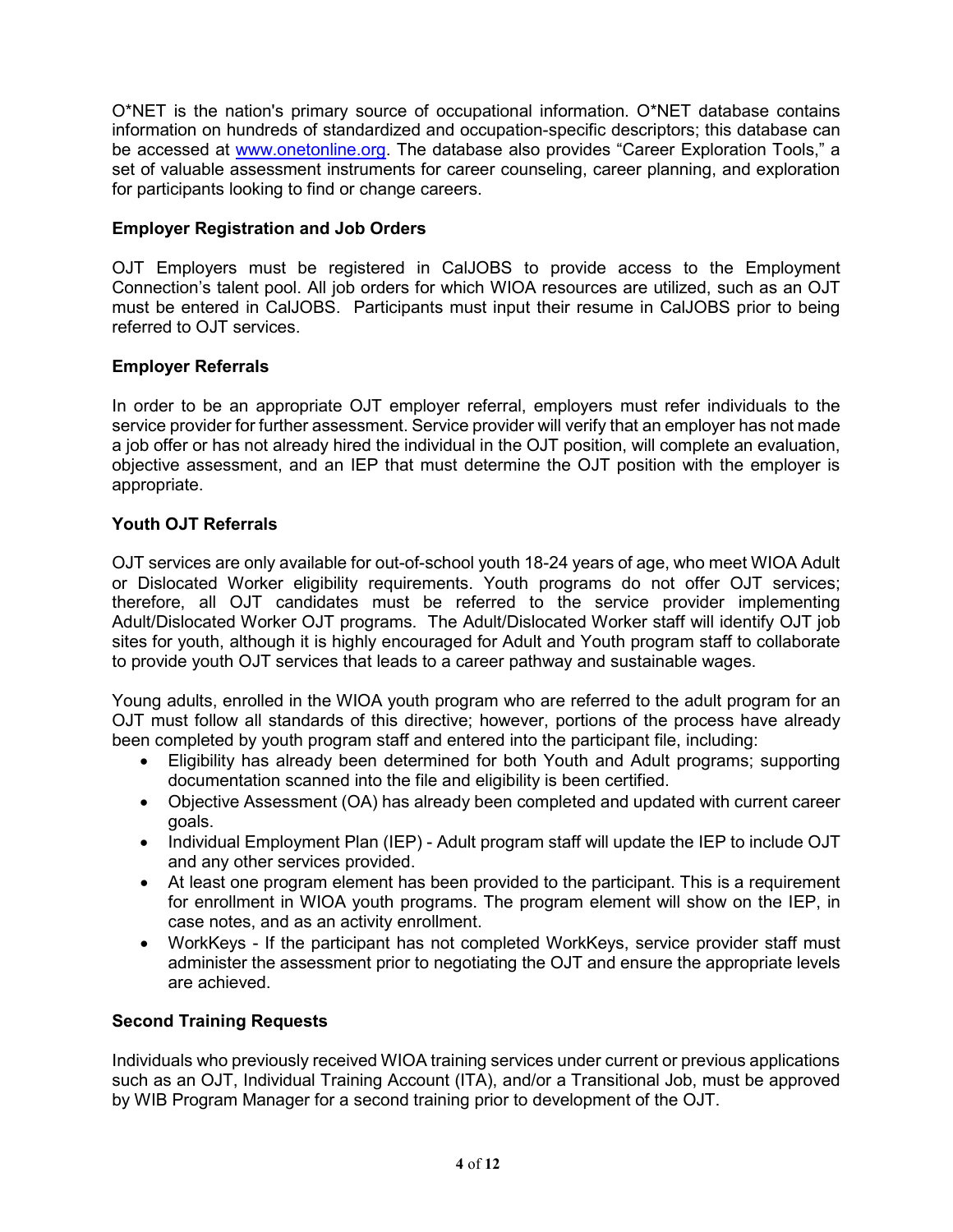# **Employer Eligibility**

**OJT agreements may only be developed with businesses located within Tulare County.** An OJT can be provided by an employer or registered apprenticeship program sponsor in the public, private non-profit, or private sector (§680.700). Prior to entering into an OJT agreement, a prescreening should be conducted to ensure the business meets the minimum standards and can provide both training and long-term employment to the participant. OJT agreements may not be developed for jobs that are temporary, seasonal, or that have an end date that will lead to unemployment.

OJT funds cannot be provided to businesses who have relocated from any location in the United States until the company has operated at that location for 120 days, if the relocation of such establishment or part thereof results in a loss of employment of any employee at the original location (WIOA sec. 181(d) and Title 20 CFR 683.260).

A business shall not have more than 25 percent of its workforce in an OJT at any given time. The employer should have sufficient staff to provide adequate training for trainees and demonstrate a pattern of retaining trainees upon completion of the OJT.

The OJT Pre-award Survey (WIB Form 18-14) is required to be completed in the selection criteria for screening prospective employers prior to the development of an OJT agreement to ensure the following:

- Assurances that the employer is not in violation of federal, state, or local labor laws.
- The OJT may not displace other employees, or impair existing contracts for services or existing collective bargaining agreements (§683.270).
- OJT or customized training funds may not be provided to employers to directly or indirectly assist, promote, or deter union organizing (§680.830).
- Funds may not be used to directly or indirectly aid in the filling of a job opening, which is vacant because the former occupant is on strike, or is being locked out in the course of a labor dispute, or the filling of which is otherwise an issue in labor dispute involving work stoppage (§680.840).

OJT agreements may not be entered into with businesses who have exhibited a pattern of failing to provide OJT participants with continued long-term employment for at least six months after completion of the OJT. The participant's employment must be with wages and employment benefits (including health benefits) and working conditions at the same level and to the same extent as regular employees with similar length of time and doing the same type of work (WIOA sec. 194(4) and §680.700(b)).

Situations where OJT participants quit voluntarily, are terminated for cause, are released due to unforeseeable changes in business conditions, or are terminated for other reasons, which are not within the control of the employer, shall not be considered in the determination of a "pattern of failure." Service provider representative must clearly document such situations in the participant's file.

Service provider staff will assess employers to determine if a pattern of failure exists and track results in the OJT Retention Report (WIB Form 18-05). Any business found to have exhibited a pattern of failure as defined above will be ineligible to participate in the OJT program for a period of at least one year from the determination date.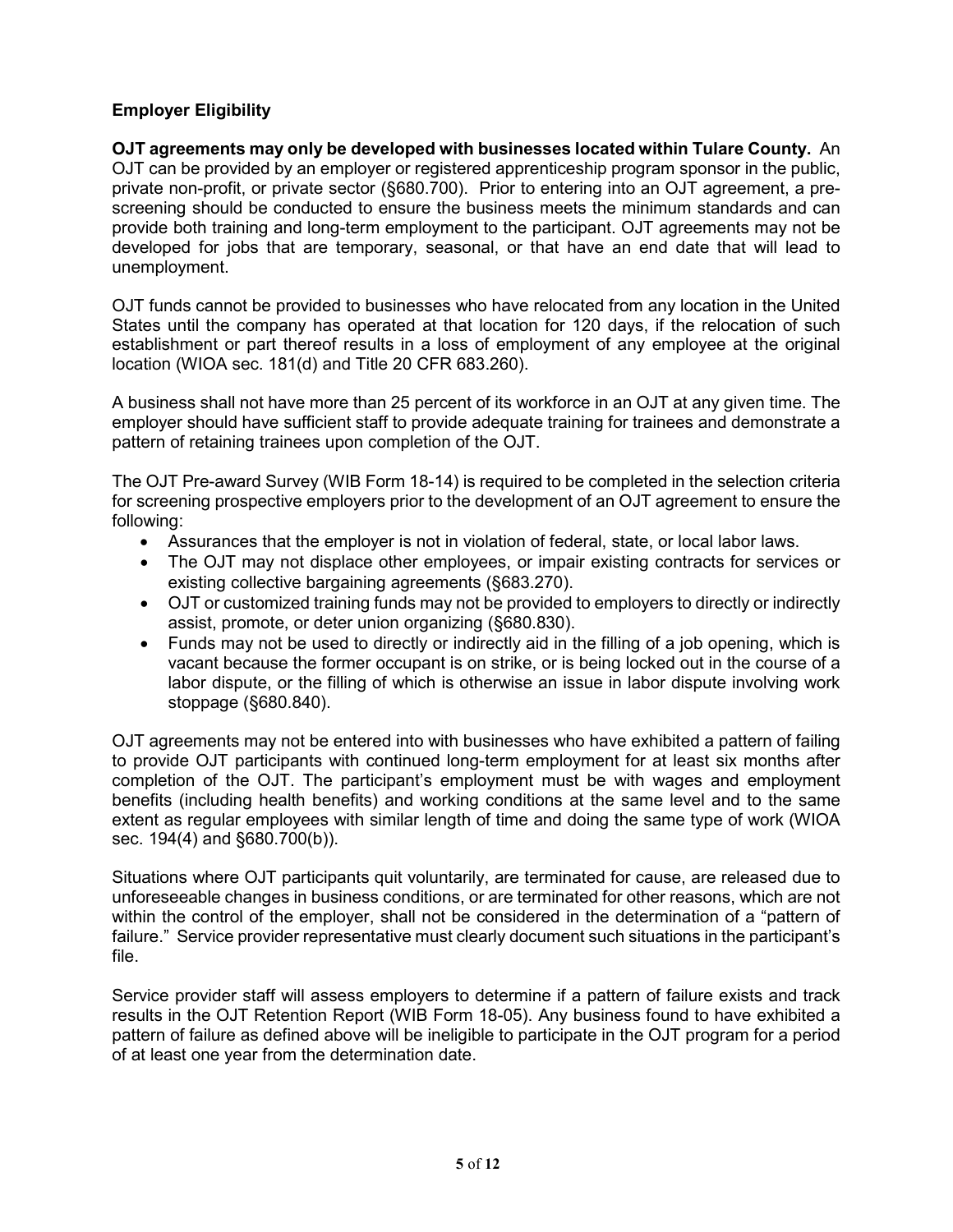## **Labor Standards**

OJT positions must meet the labor standards required by WIOA sec.181 (a)(1)(A) and (B) and §683.275 and be in accordance with the Fair Labor Standards Act of 1938 (29 U.S.C. 206(a)(1)) with regards to:

- The conditions of employment, including such factors as the type of work, geographical region, proficiency of the customer, the payment of comparable wage rates and periodic increases that are the same as similarly situated employees.
- Benefits and working conditions are at the same level and extent as other employees working a similar length of time and doing the same type of work.
- Health and safety standards established under State and Federal law.
- Workers compensation benefits.
- The prohibition against using OJT funds to contribute to retirement systems or plans.
- The prohibition against the impairment of the working conditions of current employees, including those laid-off, having a reduction in hours or terminated because of the prospective OJT contract, or the impairment of the promotional opportunities of current employees.
- The prohibition against the impairment of existing contracts for services or collective bargaining agreements.
- The prohibition against the assistance, promotion, or deterrence of union organizing.
- The opportunity for applicable labor organizations to submit comments regarding WIOA funded training.
- Compliance with the Davis-Bacon Act.

## **Workers' Compensation Coverage**

To the extent that a State Workers' Compensation law applies, workers' compensation must be provided to participants in programs and activities funded under WIOA Title I, on the same basis as the compensation is provided to other individuals in the State in similar employment (WIOA Sec. 683.280). The workers' compensation carrier must be licensed to underwrite workers compensation insurance in the State of California in an amount and sum to meet all requirements of applicable Labor Codes of the State of California, which provides coverage under existing worker's compensation laws and regulations.

A copy of the employer's workers' compensation certificate of insurance must be obtained prior to entering into an OJT agreement. Workers' Compensation verification must have at the minimum the following information:

- Insurer's company name
- Insured/Employer listed as the policy holder
- Policy number
- Coverage period (OJT must be within the coverage period)
- Insurers contact information
- Amount of coverage

If worker's compensation coverage expires during the OJT agreement, service provider staff must obtain a copy of the renewal prior to the end of the OJT. A copy of the renewal shall be uploaded in the participant's file and addressed in the case notes.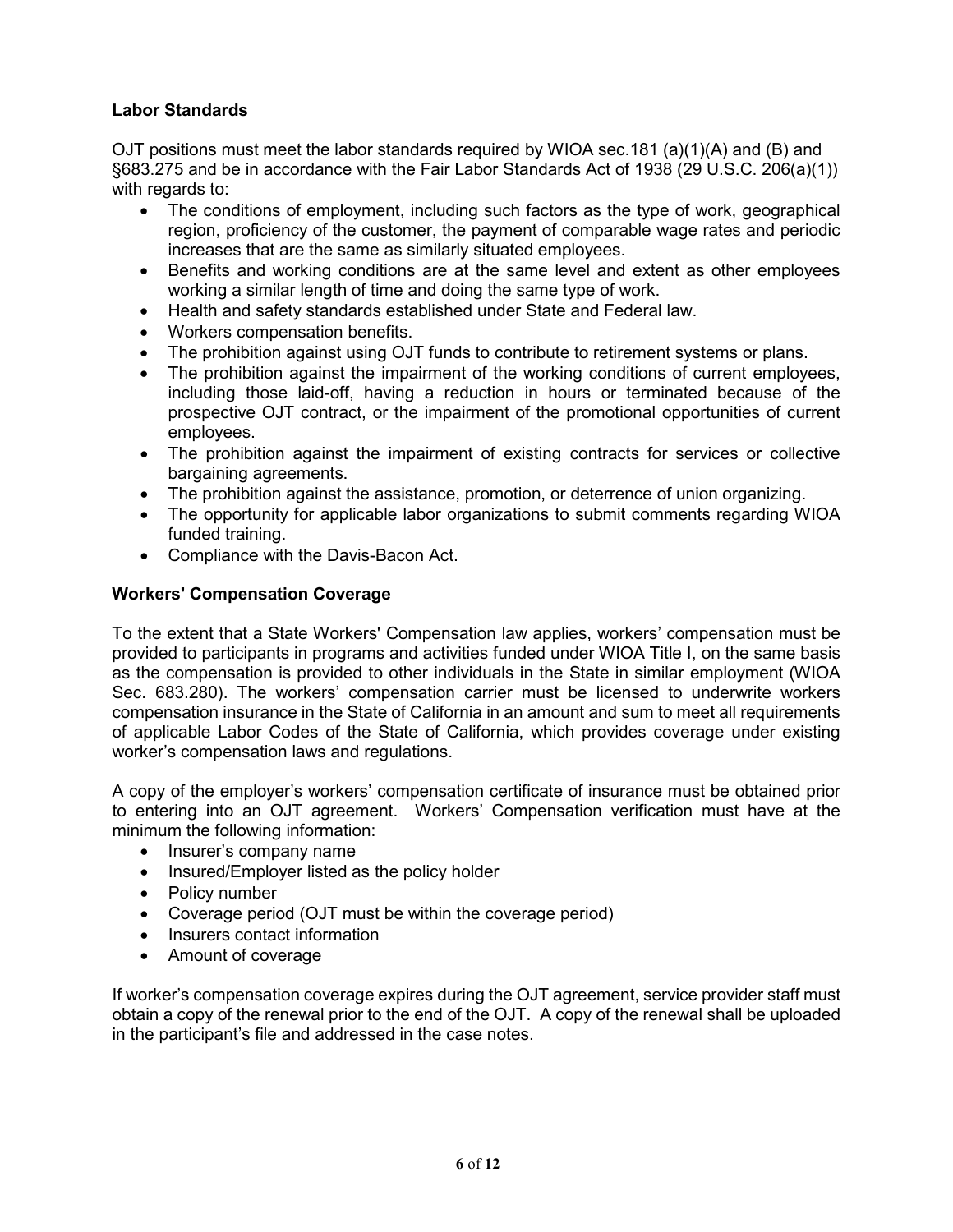# **OJT Duration**

The duration of an OJT Agreement must be limited to the period of time required for a participant to become proficient in the occupation for which training is to be provided (§680.700(c)). In determining the appropriate length of the agreement, consideration should be given to the skill requirements of the occupation, the skill level of the participant (academic and occupational), prior work experience, and the participant's IEP. The training time needed for various occupations shall be based on the appropriate O\*NET Specific Vocational Preparation (SVP) level, taking into consideration the employer's training plan, and the participant's skills gap and transferable skills. **Under no circumstances shall an individual who is fully skilled in an occupation be placed in an OJT in that occupation.** 

Duration of training must be based on the participants need to gain the necessary skills required by the employer. Two individuals may be in the same job, but require different duration of training based on the individual's transferable skills, work history, education, and length of time unemployed. OJT's should be for full-time employment based on standards/definitions for the job or industry. If an industry does not have defined standards, full-time employment for OJT's should be for 32 hours a week. **OJT contracts may not be developed for less than 160 hours nor exceed 500 hours.**

## **OJT Agreements**

OJT agreements must be developed using the OJT Agreement Form (WIB Form 18-06) and it shall specify the following information:

- Business information (physical address, industry).
- Training details such as  $O^*$ NET occupation for which training is to be provided, the training duration, number of weeks and total hours, job title, wage rate, and the training reimbursement rate.
- Trainee's work history, education, transferable skills, and skills gap.
- How the OJT will provide the skills necessary to meet the requirements of the occupation.
- Justification for the length of training and description of the training.
- WorkKeys scores required for the occupation, participants WorkKey scores and O\*NET SVP level.
- If healthcare benefits and/or paid time off (vacation or sick time) are provided.

OJT justification and details of the OJT agreement must be clearly documented in participant's file. A supervisor must review OJT contracts prior to any signatures to ensure all information is complete and accurate.

#### **Training Plan**

The Training Plan (WIB Form 18-07) is used to outline the specific skill requirements and training approach to be used with employer-based training. It will also be used as an assessment tool to document which skills the trainee lacks at the start of training, and to record the measurement of the skill attained during the course of the OJT.

The Training Plan includes the following:

A. Skill Requirements - List all the skill requirements needed to perform the job to the standards specified by the employer.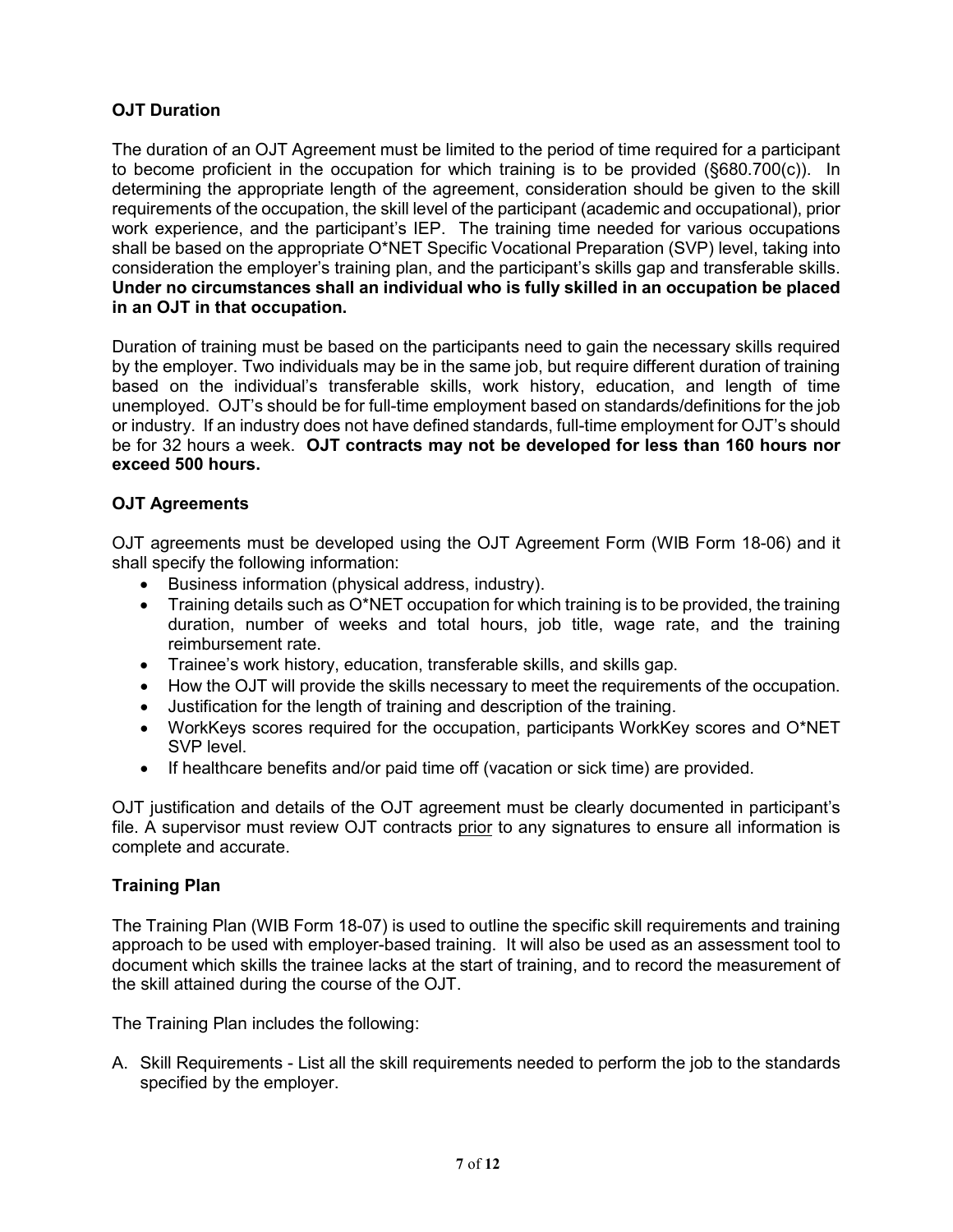- B. Training Requirement Evaluate each skill against the trainee's abilities and check "yes" or "no" to indicate what areas training is necessary.
- C. Training Method Identify the methods to be used to reach the skill. This may include classroom, workshops, observation, oral instruction, demonstration and practice, reading of instructions and procedures manuals, guided simulation, trial and error, etc.
- D. Estimated Training Hours Determine estimated training time that will be devoted to training for the specific skill.
- E. Measurement Method Identify the way in which it will be determined if the trainee has Typical methods include oral or written questions and answers, observation, and review/inspection of a product.
- F. Follow-up Visit Date and Rating Record the date on which the follow-up is made and a rating of the skill level which has been obtained using the rating scale listed on the Training Plan.
- G. Actual Training Hours Total trainees' hours, actual hours worked, and compare to the projected hours of training to determine skill level attainment in hours. The trainee must complete at least 90 percent of the training over the term of the OJT Agreement.
- H. in order to be considered as completed training.
- I. Skill Attainment Total the trainees' final score and compare to the possible score and this will provide the percentage of skill level attained. The trainee must complete at least 80 percent of the total possible score for the sum of all skills.

Service provider representative should work directly with the employer to develop an accurate training plan addressing all skills the participant needs to obtain and meet the requirements of the position. In addition, the training plan shall be responsive to the participant's objective assessment, IEP, transferable skills, and skills gap analysis. If the participant is determined not to possess a skills gap for the occupation, an OJT is not warranted.

An initial evaluation should be completed within 14 days from the OJT start date, and at each follow-up date until the last day of training. Section F of the training plan should be completed by the service provider representative working with the employer to include evaluation date and rating of each follow up. If participant's rating is below 2 for any of the skills on the plan, service provider representative will meet with employer to develop a corrective action plan and meet with participant to discuss the plan. Upon completion of the OJT, the bottom section of the Training Plan must be completed to include the total score, possible score, and percent attained. The employer, and service provider representative must sign the completed Training Plan and copies distributed to the employer, participant, and a copy scanned in participant's file.

#### **OJT Compensation**

Participants in an OJT shall be compensated by the employer at such a rate, including periodic increases, as is reasonable considering such factors as: industry, geographical region, and participant proficiency. Trainee's OJT wage will not be less than entry level for similarly employed personnel with the business, and pay prevailing wage for individuals employed in similar occupations by that business. **OJT contracts shall only be written for occupations that pay \$1.00 above the California minimum wage at the time the OJT begins.**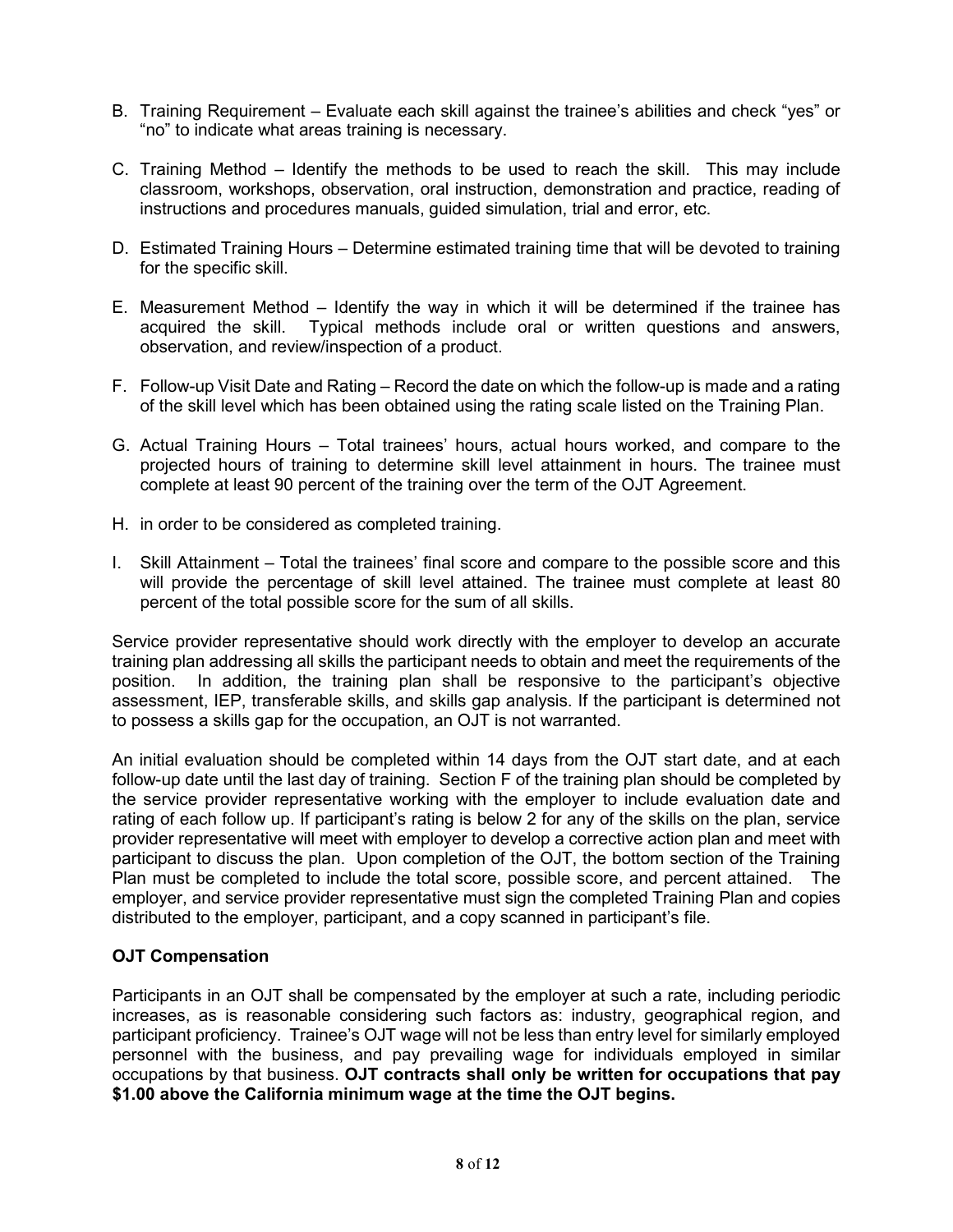Payments to OJT employers are deemed compensation for the extraordinary costs associated with training participants and the costs associated with the lower productivity of such participants (WIOA Sec. 680.720). Employers shall not be required to document the extraordinary costs or lower productivity.

OJT payments may be based on scheduled raises or regular pay increases; they may not be based on overtime, shift differential, premium pay, and other non-regular wages. The OJT payments may not be based on periods of time such as illness, holidays, plant downtime, or other events during which no training occurs.

## **OJT Employer wage reimbursement rate will be as follows:**

- 50 percent for employers that pay \$1.00 above the minimum wage.
- 50 percent for OJT Skills Upgrade.
- Up to 75 percent for a participant with significant barriers to employment.

Individuals with barriers to employment is defined (WIOA sec. 3(24) as:

- (a) Individuals with disabilities
- (b) Ex-offenders
- (c) Homeless individuals
- (d) English Language Learners who have low levels of literacy, and individuals facing substantial cultural barriers

#### **Wage Reimbursement Cap**

A wage cap for on-the-job training reimbursement level is set to not exceed 50 or 75 percent of the state's average salary provided by the Bureau of Labor Statistics in the Quarterly Census of Employment and Wages. The hourly wage caps for California can be found at https://www.doleta.gov/layoff/avgHourlyWagesbyState.cfm.

#### **Advanced Individual Fund Tracking (AIFT)**

Service provider staff will create a voucher in the participant file to allocate funds to compensate the employer for the extraordinary cost of the OJT. The service provider shall compensate employers monthly and enter these expenditures in the participant's AIFT by the 20th of the following month.

#### **Submission of OJT Agreement & Related Documents**

The OJT agreements and related documents must be submitted to the WIB by noon three business days prior to the start date of the OJT to allow for verification and review of the contents of the OJT agreement. If certain circumstances do not allow for such time, service provider should contact the WIB to assure sufficient time is given for the review process and WIB designee to sign the OJT prior to the start date.

Service provider must submit the following OJT and related documents to the WIB for review:

- 1. OJT Agreement with all signatures (employer, participant, and service provider)
- 2. Training Plan
- 3. OJT Pre-Award Survey
- 4. Workers' Compensation certificate of insurance
- 5. WorkKeys scores (Participant's and OJT occupation)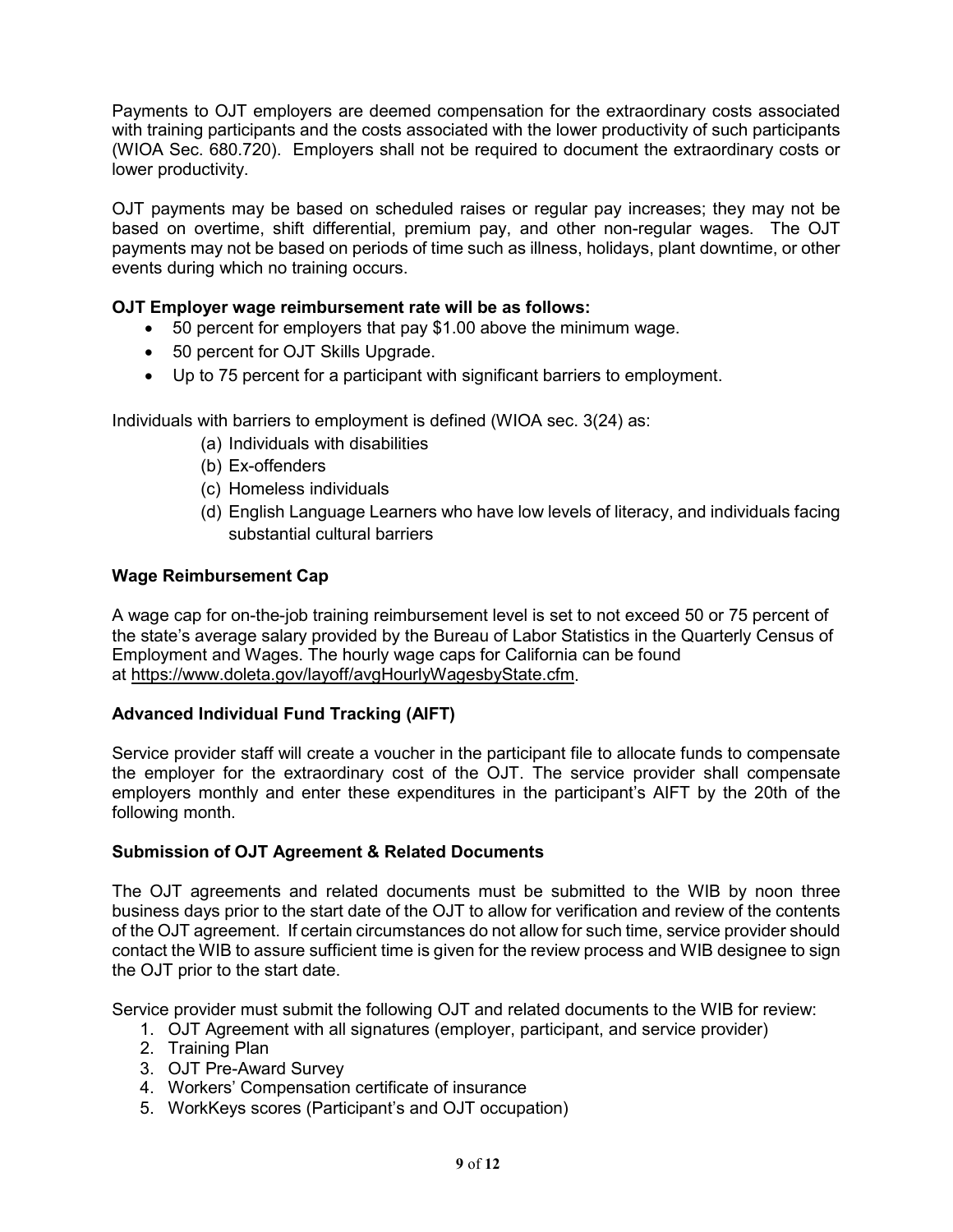# **OJT Amendments**

OJT agreements must be amended to revise any terms of the OJT agreement and/or the Training Plan that is no longer valid. Terms of the agreement include changing or extending dates, increase or decrease of training hours, total reimbursement, reimbursement rate, job title, skill requirements, etc. An amendment must be in writing using the OJT Amendment Form (Form 18- 09) and include the reason for revisions to the original OJT agreement. The OJT Amendment Form must be submitted to the WIB for review with a copy of the OJT agreement, and any other supporting documentation to justify the change. OJT amendments must be justified and clearly documented in the participant's file.

#### **OJT Reimbursement Authorization Process**

Service provider must complete the OJT Reimbursement Invoice (WIB Form 18-08) for each calendar month of training. The invoice must list the actual hours worked by the trainee during the reporting period. The participant and an employer representative must sign the OJT Reimbursement Invoice prior to submitting the invoice for reimbursement. A supervisor or authorized staff must review and initial each invoice prior to payment. Service provider staff authorized to reimburse the invoice must also sign the OJT Reimbursement Invoice prior to making a payment. Payroll records for each participant must be obtained from the employer for every invoice and a copy must be retained in participant's file.

## **Participant Follow-Up**

Service provider staff must contact the participant the first day of work to verify actual start of training, and thereafter as often as necessary to ensure the participant is meeting workplace expectations and to provide guidance as needed. Follow up must be conducted with participants in all OJT's at a minimum during the Training Plan evaluations to determine if additional services are needed, such as career planning and counseling, support services, additional educational opportunities, as well as to address any work-related concerns that may arise. These follow-ups must be documented in participant's file. At the end of the OJT, service provider staff must determine the need for post-placement services necessary to retain long-term employment.

Follow-ups must be conducted monthly after the first follow-up is done within the 14 days, until the completion of the OJT. Example of Follow-up Schedule:

| <b>OJT Begin Date</b> | $14$ -Day     | $30$ -Day       | 60-Day   | $90$ -Day |
|-----------------------|---------------|-----------------|----------|-----------|
| January               | 14<br>Januarv | -14<br>February | March 14 | April 14  |
| Weeks                 |               |                 |          | 14.       |

#### **Participant's File**

Service provider staff must document all contacts with the participant, the employer, the services provided, and participant's progress during the training period. The participant's IEP must reflect OJT services and other services as necessary. In addition, the OJT activity code 301 projected begin and end dates must be updated to reflect the actual begin and end date of the OJT agreement.

OJT Agreement, Training Plan, OJT Pre-Award Survey, and employer's workers' compensation certificate of insurance must be scanned into participant's file no later than 10 business days from the OJT start date. To substantiate the participant received wages and training, the monthly reimbursement invoices and employee payroll records/timecards must be scanned into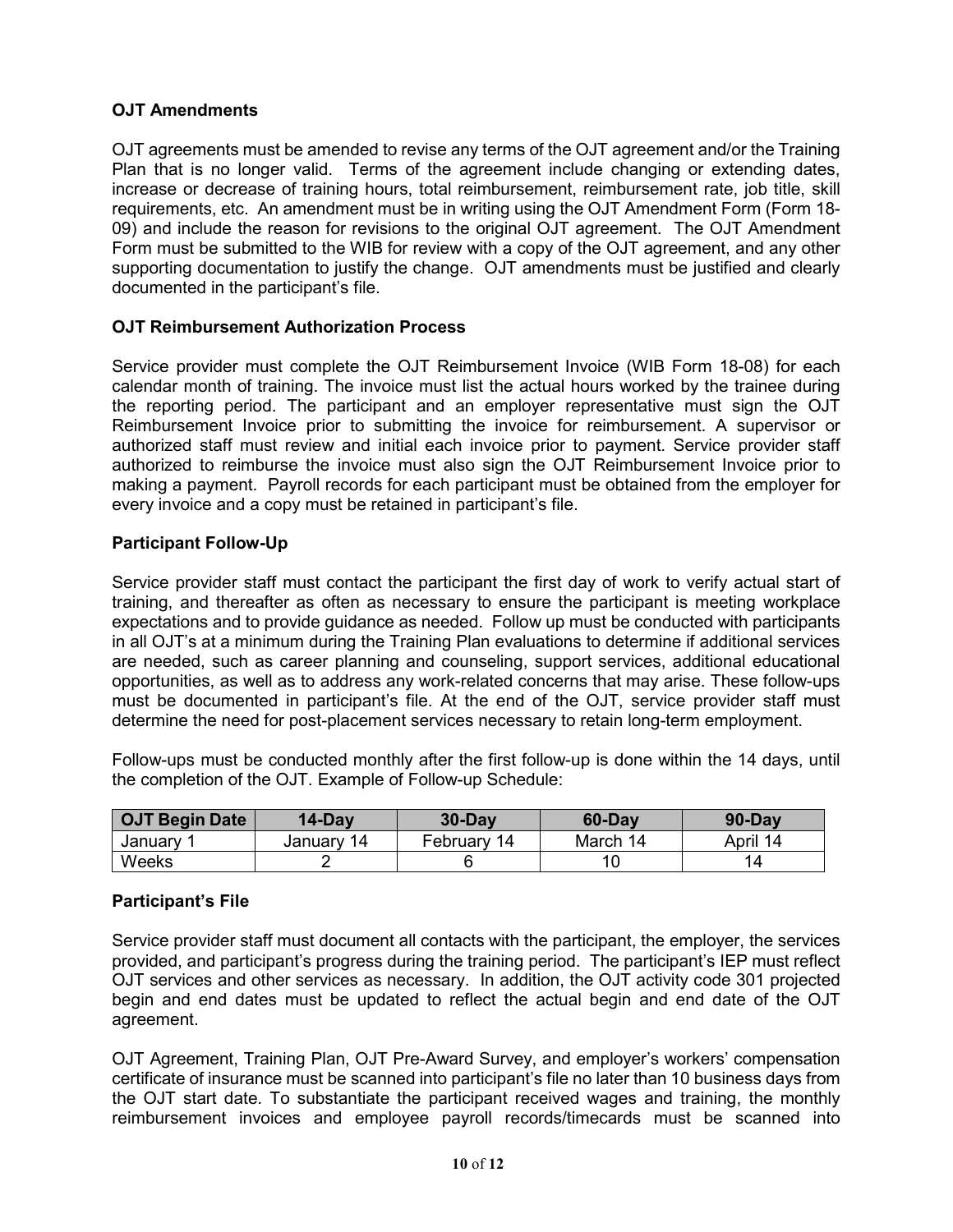participant file each month through the end of the OJT agreement. The final rated and signed Training Plan must be scanned into the participant file.

## **OJT Retention Report**

Service provider staff must contact (i.e. site visit, phone call, or e-mail) employers to verify OJT participants retained employment for at least six months after the completion of the OJT contract. This contact must be clearly documented in the participant's file.

The OJT Retention Report (WIB Form 18-05) must be submitted to the WIB quarterly to include OJT participants whose six-month retention falls in the reporting quarter. If the OJT employer did not retain the participant, document the reason in the report and case notes. The OJT Retention Report is due quarterly on the 10th day after the end of the quarter.

## **OJT Monitoring**

OJT Agreements shall be monitored periodically by the service provider issuing the agreement to assure employer payroll and attendance records substantiate the validity and propriety of amounts claimed for reimbursement, and the training is being provided as specified in the Training Plan.

OJT Employer Monitoring Form (WIB Form 18-10) is to be used to monitor the OJT employer every thirty (30) days. A copy of the form is to be given to the employer and scanned in the participant's file. Any cited issues must be noted on the form and followed up on to ensure adequate corrective action has been taken.

In addition, OJTs may be monitored by the WIB, EDD, and DOL. Monitoring visits are for the benefit of the employer, participants, and the public. It is the responsibility of the service provider to educate employers and participants of monitoring site visits and interviews with both the participant and the supervisor responsible for training.

#### **Measureable Skill Gains**

Measurable Skill Gains (MSG) is one of six WIOA primary indicators of performance. MSG is a performance measure for participants who are in education or training programs that lead to a recognized postsecondary credential or employment, and have documented academic, technical, occupational, or other forms of progress towards such a credential or employment. An OJT is a training program that captures progression towards an established milestone after satisfactory completion. Service provider staff will capture the MSG milestone for the completion of the OJT in the participant file as follows:

- 1. Enters MSG as a Training Milestone
- 2. Upload the Training Plan fully signed into documents
- 3. Document achievement of milestone in the case notes

#### **ACTION**

Service provider must establish OJT policies and procedures that are in accordance with this directive. This directive should be reviewed by all staff involved in the procurement, development, administration, and oversight of OJT agreements.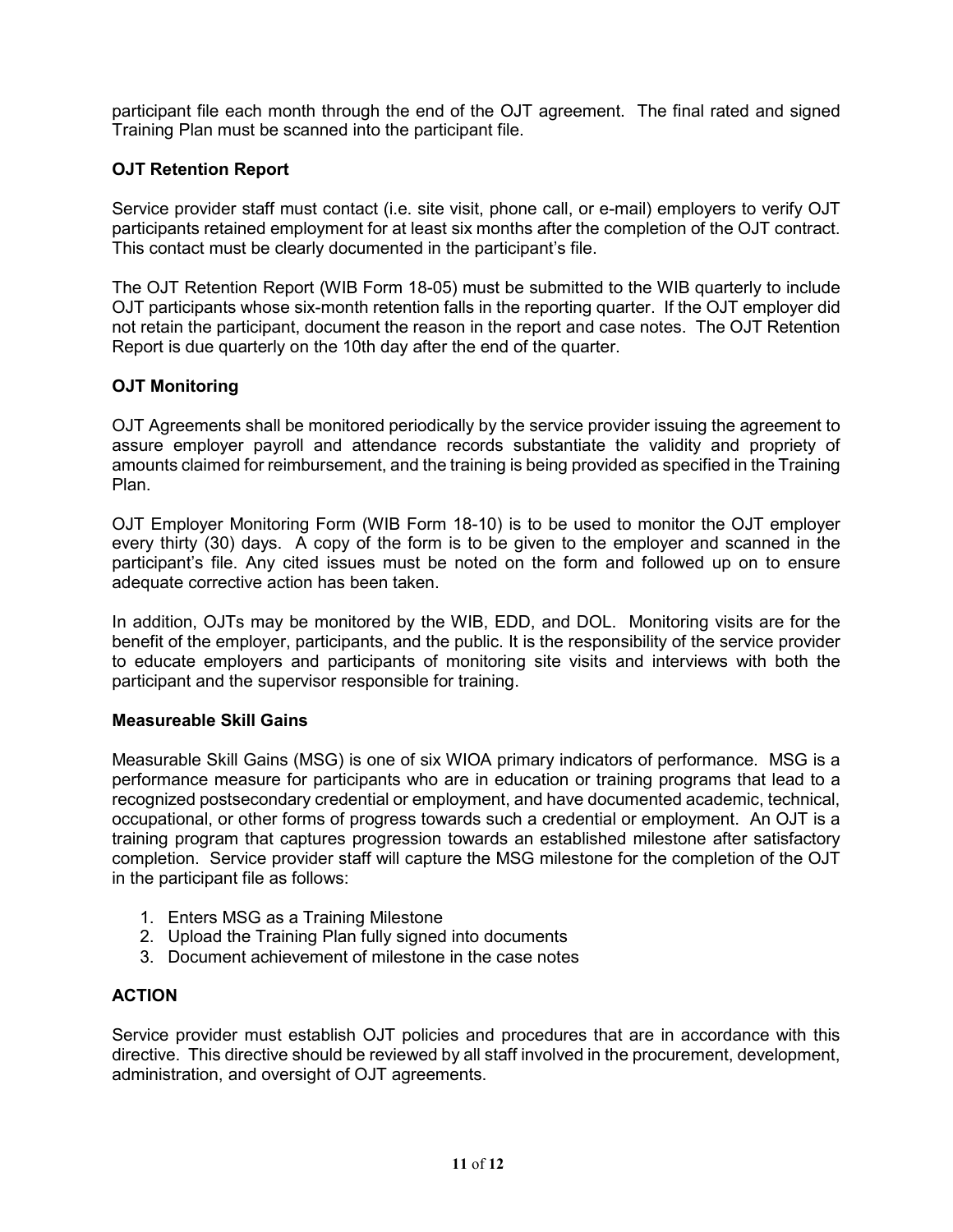## **INQUIRIES**

Questions regarding this directive should be directed to the WIB at (559) 713-5200.

Adam Peck

#### Executive Director

#### **Attachments:**

WIB Form 18-05 - OJT Retention Report WIB Form 18-06 - OJT Agreement Form WIB Form 18-07 - Training Plan WIB Form 18-08 - OJT Reimbursement Invoice WIB Form 18-09 - OJT Amendment Form WIB Form 18-10 - OJT Monitoring Form WIB Form 18-14 - Pre-award Survey

*The Workforce Investment Board of Tulare County is an equal opportunity employer/program. Auxiliary aids and services are available upon request to individuals with disabilities.*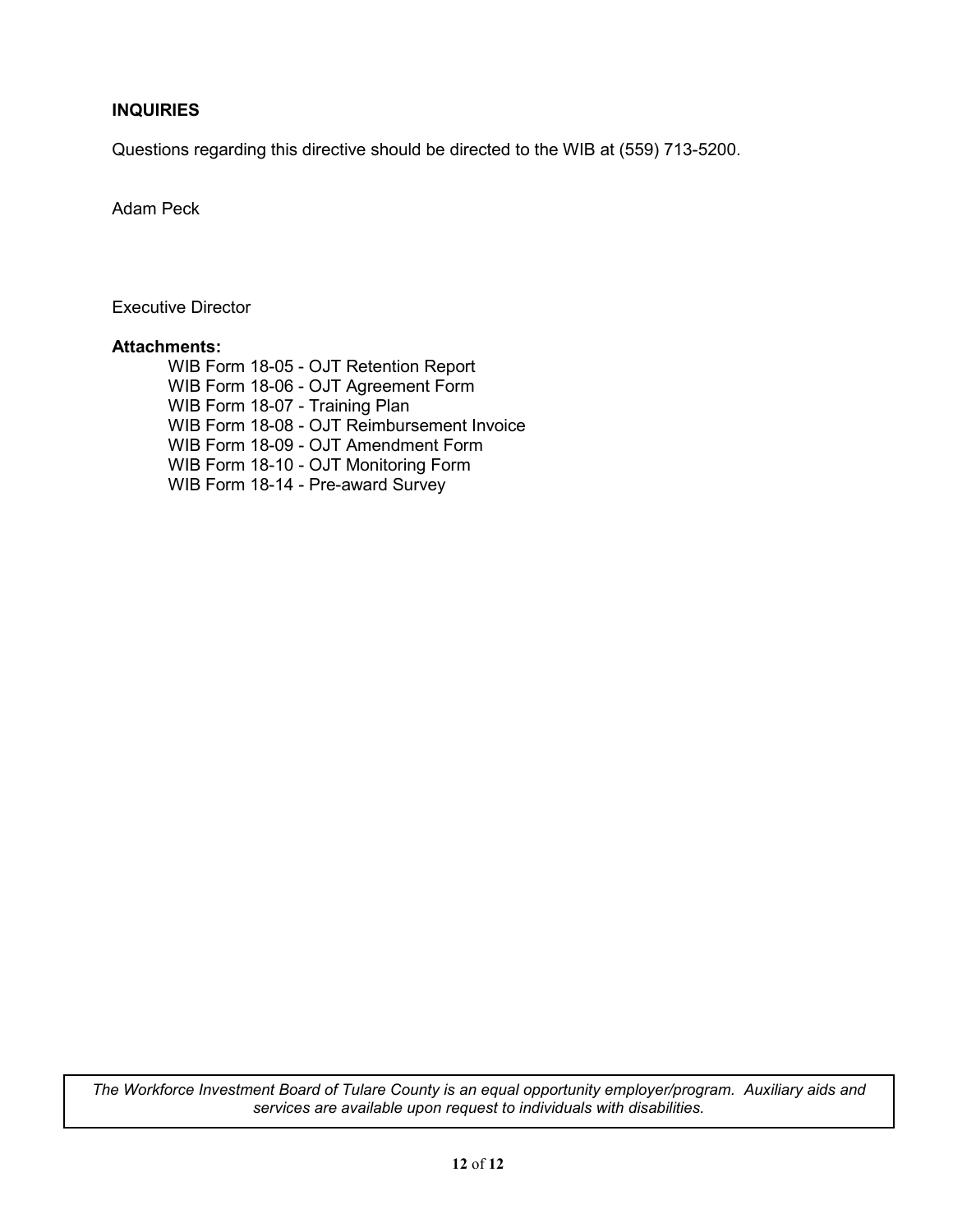#### **OJT RETENTION REPORT**

**Report Date:** 

**Employment Connection Office/AJCC: Program Year:**

**Quarter Ending:**

| <b>Staff</b> | <b>OJT Start</b><br>Date | OJT End<br>Date | Participant<br>First/Last Name | Employer | City | Job Title | <b>OJT</b><br>Amount | <b>OJT</b><br>Grant | <b>Terminated</b><br><b>Prior to</b> | Completed | Retained 6<br>Completion OJT but NOT Completion of Terminated<br>OJT | <b>Reason for Termination/Not</b><br>Retained |
|--------------|--------------------------|-----------------|--------------------------------|----------|------|-----------|----------------------|---------------------|--------------------------------------|-----------|----------------------------------------------------------------------|-----------------------------------------------|
|              |                          |                 |                                |          |      |           |                      |                     |                                      |           |                                                                      |                                               |
|              |                          |                 |                                |          |      |           |                      |                     |                                      |           |                                                                      |                                               |
|              |                          |                 |                                |          |      |           |                      |                     |                                      |           |                                                                      |                                               |
|              |                          |                 |                                |          |      |           |                      |                     |                                      |           |                                                                      |                                               |
|              |                          |                 |                                |          |      |           |                      |                     |                                      |           |                                                                      |                                               |
|              |                          |                 |                                |          |      |           |                      |                     |                                      |           |                                                                      |                                               |
|              |                          |                 |                                |          |      |           |                      |                     |                                      |           |                                                                      |                                               |
|              |                          |                 |                                |          |      |           |                      |                     |                                      |           |                                                                      |                                               |
|              |                          |                 |                                |          |      |           |                      |                     |                                      |           |                                                                      |                                               |
|              |                          |                 |                                |          |      |           |                      |                     |                                      |           |                                                                      |                                               |
|              |                          |                 |                                |          |      |           |                      |                     |                                      |           |                                                                      |                                               |
|              |                          |                 |                                |          |      |           |                      |                     |                                      |           |                                                                      |                                               |
|              |                          |                 |                                |          |      |           |                      |                     |                                      |           |                                                                      |                                               |
|              |                          |                 |                                |          |      |           |                      |                     |                                      |           |                                                                      |                                               |
|              |                          |                 |                                |          |      |           |                      |                     |                                      |           |                                                                      |                                               |
|              |                          |                 |                                |          |      |           |                      |                     |                                      |           |                                                                      |                                               |
|              |                          |                 |                                |          |      |           |                      |                     |                                      |           |                                                                      |                                               |
|              |                          |                 |                                |          |      |           |                      |                     |                                      |           |                                                                      |                                               |
|              |                          |                 |                                |          |      |           |                      |                     |                                      |           |                                                                      |                                               |
|              |                          |                 |                                |          |      |           |                      |                     |                                      |           |                                                                      |                                               |
|              |                          |                 |                                |          |      |           |                      |                     |                                      |           |                                                                      |                                               |
|              |                          |                 |                                |          |      |           |                      |                     |                                      |           |                                                                      |                                               |
|              |                          |                 |                                |          |      |           |                      |                     |                                      |           |                                                                      |                                               |
|              |                          |                 |                                |          |      |           |                      |                     |                                      |           |                                                                      |                                               |
|              |                          |                 |                                |          |      |           |                      |                     |                                      |           |                                                                      |                                               |
|              |                          |                 |                                |          |      |           |                      |                     |                                      |           |                                                                      |                                               |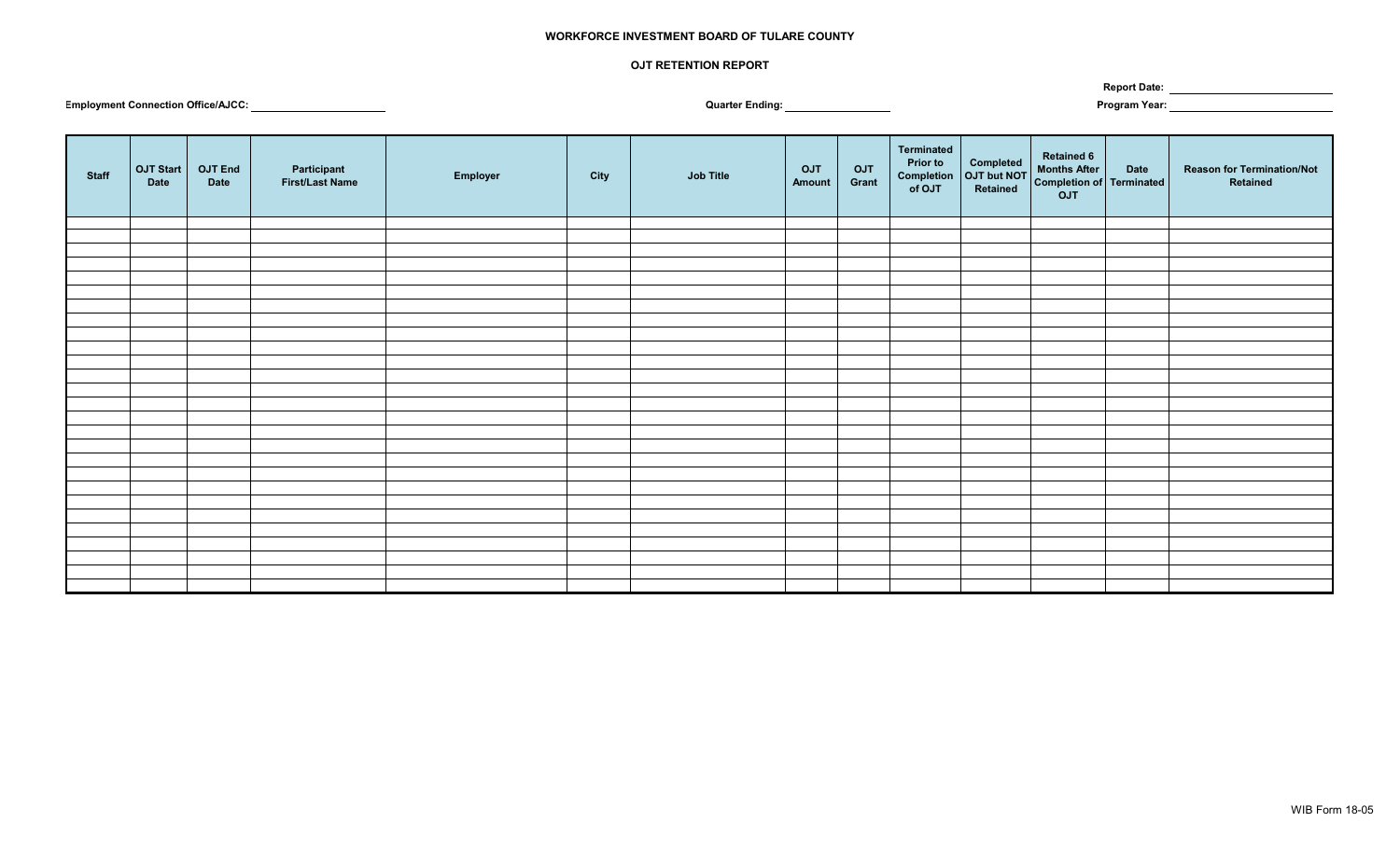

# **ON-THE-JOB TRAINING AGREEMENT**

| 1. Trainee Name:                                                                                                                                                                                                                                                                                                                                   |                               | Application No.:                                                                                                                                                                                                                                                                                                                                                                                                                                                                                                                                                                                                                                                                                                                                                                            |                        |  |  |  |
|----------------------------------------------------------------------------------------------------------------------------------------------------------------------------------------------------------------------------------------------------------------------------------------------------------------------------------------------------|-------------------------------|---------------------------------------------------------------------------------------------------------------------------------------------------------------------------------------------------------------------------------------------------------------------------------------------------------------------------------------------------------------------------------------------------------------------------------------------------------------------------------------------------------------------------------------------------------------------------------------------------------------------------------------------------------------------------------------------------------------------------------------------------------------------------------------------|------------------------|--|--|--|
| 2. Business Name:                                                                                                                                                                                                                                                                                                                                  |                               | 3. Service Provider:                                                                                                                                                                                                                                                                                                                                                                                                                                                                                                                                                                                                                                                                                                                                                                        |                        |  |  |  |
| Address/City/Zip:                                                                                                                                                                                                                                                                                                                                  |                               | Representative:                                                                                                                                                                                                                                                                                                                                                                                                                                                                                                                                                                                                                                                                                                                                                                             |                        |  |  |  |
| Phone No.:                                                                                                                                                                                                                                                                                                                                         |                               | Phone No.:                                                                                                                                                                                                                                                                                                                                                                                                                                                                                                                                                                                                                                                                                                                                                                                  |                        |  |  |  |
| I.R.S. Employer I.D. No.:                                                                                                                                                                                                                                                                                                                          |                               | Email:                                                                                                                                                                                                                                                                                                                                                                                                                                                                                                                                                                                                                                                                                                                                                                                      |                        |  |  |  |
| Industry Sector:                                                                                                                                                                                                                                                                                                                                   |                               |                                                                                                                                                                                                                                                                                                                                                                                                                                                                                                                                                                                                                                                                                                                                                                                             |                        |  |  |  |
|                                                                                                                                                                                                                                                                                                                                                    |                               |                                                                                                                                                                                                                                                                                                                                                                                                                                                                                                                                                                                                                                                                                                                                                                                             |                        |  |  |  |
| 4. Job Title:                                                                                                                                                                                                                                                                                                                                      |                               | O*NET Code:                                                                                                                                                                                                                                                                                                                                                                                                                                                                                                                                                                                                                                                                                                                                                                                 |                        |  |  |  |
| 5. Training Begins:                                                                                                                                                                                                                                                                                                                                | Ends:                         | Number of Weeks:                                                                                                                                                                                                                                                                                                                                                                                                                                                                                                                                                                                                                                                                                                                                                                            | <b>Total Hours:</b>    |  |  |  |
| a) Total OJT Reimbursement<br>Not to Exceed: \$                                                                                                                                                                                                                                                                                                    | b) Hourly Training Wage:      | c) Reimbursement Wage:                                                                                                                                                                                                                                                                                                                                                                                                                                                                                                                                                                                                                                                                                                                                                                      | d) Reimbursement Rate: |  |  |  |
| 6. Supervised By:                                                                                                                                                                                                                                                                                                                                  | Title:                        |                                                                                                                                                                                                                                                                                                                                                                                                                                                                                                                                                                                                                                                                                                                                                                                             |                        |  |  |  |
| a.<br>b.<br>c.<br>d.<br>е.<br>f.<br>similarly employed.                                                                                                                                                                                                                                                                                            |                               | The trainee will be taught skills to satisfactorily perform the tasks described in the Training Plan.<br>Provide the trainee with reasonable and proper supervision and instruction regarding the OJT.<br>Maintain ongoing communication and feedback with the OJT trainee on the progress of learning the job.<br>Identify areas of weakness of the OJT trainee that would be a barrier to become proficient in any skills.<br>Submit reimbursement invoices for the OJT trainee, including the OJT trainee payroll records.<br>The employer agrees that upon successful completion of the OJT training period, the trainee will continue to be employed as<br>a regular member of the employer's workforce and will continue to receive pay and benefits equal to that of other employees |                        |  |  |  |
| experience/education, skills analysis, and training gap.                                                                                                                                                                                                                                                                                           |                               |                                                                                                                                                                                                                                                                                                                                                                                                                                                                                                                                                                                                                                                                                                                                                                                             |                        |  |  |  |
| The employer further attests that without benefit of this OJT the trainee would not have otherwise been hired to fill this position. The<br>employer further agrees to adhere to the provisions and assurances provided on the reverse of this OJT Agreement. Initials:                                                                            |                               |                                                                                                                                                                                                                                                                                                                                                                                                                                                                                                                                                                                                                                                                                                                                                                                             |                        |  |  |  |
| 9. Business Representative(s):                                                                                                                                                                                                                                                                                                                     |                               | Signature:                                                                                                                                                                                                                                                                                                                                                                                                                                                                                                                                                                                                                                                                                                                                                                                  |                        |  |  |  |
| Title:                                                                                                                                                                                                                                                                                                                                             |                               | Date:                                                                                                                                                                                                                                                                                                                                                                                                                                                                                                                                                                                                                                                                                                                                                                                       |                        |  |  |  |
| 10. I agree to adhere to the training plan as developed for me with the employer shown above. I, further agree to adhere to all rules<br>and regulations relative to the training and employment provided.                                                                                                                                         |                               |                                                                                                                                                                                                                                                                                                                                                                                                                                                                                                                                                                                                                                                                                                                                                                                             |                        |  |  |  |
| Trainee:                                                                                                                                                                                                                                                                                                                                           |                               | Signature:                                                                                                                                                                                                                                                                                                                                                                                                                                                                                                                                                                                                                                                                                                                                                                                  |                        |  |  |  |
|                                                                                                                                                                                                                                                                                                                                                    |                               | Date:                                                                                                                                                                                                                                                                                                                                                                                                                                                                                                                                                                                                                                                                                                                                                                                       |                        |  |  |  |
| 11. The undersigned certifies that the training plan is adequate; the negotiated wages, terms and conditions are consistent with the<br>Federal and State regulations and Workforce Investment Board of Tulare County policy, and approve this agreement.                                                                                          |                               |                                                                                                                                                                                                                                                                                                                                                                                                                                                                                                                                                                                                                                                                                                                                                                                             |                        |  |  |  |
| Service Provider:                                                                                                                                                                                                                                                                                                                                  |                               |                                                                                                                                                                                                                                                                                                                                                                                                                                                                                                                                                                                                                                                                                                                                                                                             |                        |  |  |  |
| By:                                                                                                                                                                                                                                                                                                                                                |                               | Signature:                                                                                                                                                                                                                                                                                                                                                                                                                                                                                                                                                                                                                                                                                                                                                                                  |                        |  |  |  |
| Title:                                                                                                                                                                                                                                                                                                                                             |                               | Date:                                                                                                                                                                                                                                                                                                                                                                                                                                                                                                                                                                                                                                                                                                                                                                                       |                        |  |  |  |
| 12. The undersigned certifies that this agreement has been reviewed and is sufficient to ensure training is provided in accordance with<br>the WIOA and WIB directive. The signature by the WIB does not, however, relieve the Service Provider of its responsibilities under<br>this agreement that authorizes the operation of this OJT program. |                               |                                                                                                                                                                                                                                                                                                                                                                                                                                                                                                                                                                                                                                                                                                                                                                                             |                        |  |  |  |
| Approved: Workforce Investment Board of Tulare County                                                                                                                                                                                                                                                                                              |                               |                                                                                                                                                                                                                                                                                                                                                                                                                                                                                                                                                                                                                                                                                                                                                                                             |                        |  |  |  |
| By: David McMunn                                                                                                                                                                                                                                                                                                                                   | <b>Title: Deputy Director</b> | Signature:                                                                                                                                                                                                                                                                                                                                                                                                                                                                                                                                                                                                                                                                                                                                                                                  |                        |  |  |  |
| or Designee:                                                                                                                                                                                                                                                                                                                                       |                               | Date:                                                                                                                                                                                                                                                                                                                                                                                                                                                                                                                                                                                                                                                                                                                                                                                       |                        |  |  |  |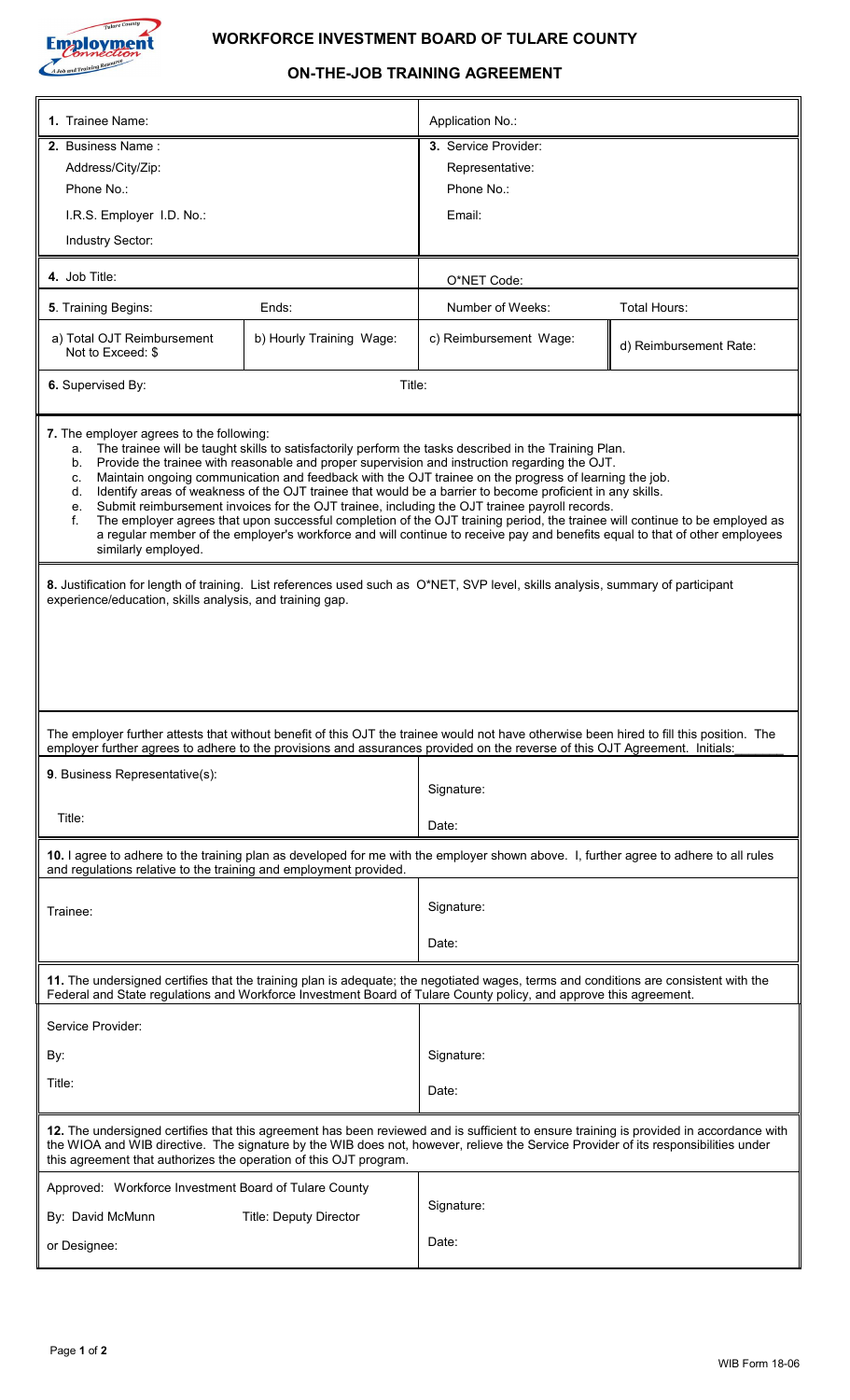#### **OJT PROVISIONS AND ASSURANCES**

The Workforce Investment Board of Tulare County (WIB) is authorized to implement work-based training such as an On-the-Job training (OJT) under the Workforce Innovation and Opportunity Act (WIOA). This OJT Agreement is subject to all regulations and conditions of the grants under which this program is operated. Copies of the grants are available at the WIB Administrative Office.

#### **The On-The-Job Training (OJT) employer agrees to abide by the following terms and conditions:**

**Authority:** The employer ensures that it possesses legal authority to enter into this Agreement, and ensures that it has adequate administrative accounting, personnel standards, evaluation procedures, supervision, and other policies as may be necessary to perform the training required under this Agreement. **Compliance with Applicable Laws and Regulations:** The OJT employer shall abide by WIOA and all other applicable Federal, State, and local laws, directives and regulations while performing the training specified in this Agreement.

#### **SECTION A: Trainee Wages, Benefits, Working Conditions**

**Wages:** The employer shall compensate trainees the rate specified in this Agreement. The employer ensures that individuals in an OJT training shall be compensated at the same rates, including periodic increases, as similarly situated employees or trainees and in accordance with applicable law, but in no event less than the higher of the rate specified in section 6(a) (1) of the Fair Labor Standards Act of 1938 (Federal Minimum Wage) or the applicable State or local minimum wage.

**Benefits:** (1) The employer shall provide Workers' Compensation, health insurance, or equivalent protection, at the same level as other employees working a similar length of time and doing the same type of work.

(2) The employer shall inform each trainee of his or her rights and benefits as an employee of the training site prior to the commencement of training. **Non-Discrimination:** No trainee hired under this Agreement shall be subjected to discrimination on the basis of race, color, religion, sex (including pregnancy, childbirth, and related medical conditions, sex stereotyping, transgender status, and gender identity); national origin (including limited English proficiency); age, disability, political affiliation or solely because of their status as such under this agreement .

**Labor, Health and Safety Standards:** The employer shall establish and maintain appropriate health and safety standards for work and training. The employer ensures that no trainee will be required or permitted to work, be trained, or receive services in buildings or surroundings which are unsanitary or hazardous, to the health or safety of the trainee.

#### **SECTION B: Agreement Operations**

**Collective Bargaining Agreement s for Services:** The employer attests that no activities, work or training under this agreement are in conflict with the terms and conditions of an existing collective bargaining agreement.

**Conflict of Interest:** Both parties agree to prohibit employees from using their position for a purpose that is, or give the appearance of, being motivated by a desire for private gain for themselves, particularly those with whom they have family business, or other ties. No trainees may be hired who are members of the Employer's immediate family or of those who serve in an administrative or management capacity.

**Displacement/Relocation:** The employer stipulates and agrees that the establishment in which on-the-job training will be given:

(1) Has not been moved from any previous location less than 120 days prior to the effective date of this Agreement,

(2) Is not a branch, affiliate or subsidiary of a business entity in another location which has, at any time subsequent to date in (1) above, relocated or expanded so as to cause an increase in unemployment or the closing down of operations in which the entity conducts business operations.

No currently employed worker shall be displaced by any trainee including partial displacement such as a reduction in hours of non-overtime work, wages, or employment benefits. No jobs shall be created in a promotional line that will infringe in any way upon the promotional opportunities of currently employed individuals.

**Kickbacks:** All parties to this agreement ensure that their officers, employees, and agents will not solicit or accept gratuities, favors, or anything of monetary value as a result of this Agreement.

Labor Union Comments: Where a labor union represents employees who are engaged in similar work or training in the same area as the trainee, an opportunity shall be provided for such organization to submit comments with respect to the training provided under this agreement.

**Layoff** (1) No trainee shall be employed, (a) when any other individual is on layoff from the same or equivalent job, (b) when the employer has terminated the employment of any regular employee or otherwise reduced its work force, or (c) when there are work stoppages, or layoffs affecting regular employees. **Modifications:** Any changes requested or required shall be in written form only and signed by parties to this Agreement.

**Agreement Management:** The performance of the OJT employer will be reviewed on a regular basis to ensure adherence to the terms and conditions of the agreement. This shall include the review of financial records relating to the agreement, the Task Oriented Training Plan, and interviews with those involved with training rendered under the agreement.

**Recordkeeping:** The Employer shall maintain for each trainee daily attendance records showing hours worked and payroll records showing all deductions taken and wages paid. These records must be maintained for a period of three years after the ending date of this Agreement. The Employer agrees that the State Comptroller or authorized representatives, or the WIB, or other agency representative shall, until the expiration of three years after final payment under this Agreement, have access to and right to examine any directly pertinent books, documents or records involving transactions related to this Agreement.

**Reimbursement:** (1) The Employer shall be reimbursed for training in accordance with the amounts established in this Agreement. (Total OJT Reimbursement shall not exceed 50% or 75% of wages paid.) If the employer overbills or receives payment for training not rendered, the employer will be liable for repayment.

(2) The Employer shall be paid upon submission of properly completed OJT Reimbursement Invoice, with an attached copy of the timesheet signed by the employer and trainee. Payment shall be based on the total number of hours worked times the hourly reimbursement rate indicated in the agreement. (3) If the trainee signature is not obtainable on the timesheet due to departure from the area, copies of the reverse side of the canceled paycheck issued to the trainee, time sheets showing hours worked, and payroll records showing gross wages paid and deductions taken for which reimbursement is requested shall be submitted.

(4) Billing periods will occur at the end of each calendar month or at other agreed times, until the authorized training hours have been completed, or until the ending date of this Agreement, whichever occurs first. Reimbursement requests must be submitted to the issuing Agency by the 1st day of each month, or as otherwise stated, in order that they can be reviewed and forwarded to the Agency's accounting office. REQUESTS FOR REIMBURSEMENT FOR TRAINING SHALL NOT BE HONORED IF SUBMITTED LATER THAN <u>60 DAYS</u> AFTER COMPLETION OR TERMINATION OF THIS AGREEMENT. (5) Time exceeding a normal forty (40) hour work week may be applied towards the total hours authorized in the training agreement, however, compensation for vacation, jury duty or holidays will not be paid with WIOA funds under this Agreement.

**Sectarianism:** Trainees shall not be employed on the construction, operation, or maintenance or so much of any facility, as is used or to be used for sectarian instruction or as a place for religious worship.

**SECTION C: Termination of Agreement** 

#### **Types of Termination:**

 $\overline{(1)}$  Convenience -- Either the agreement or agency or the OJT employer may request a termination for convenience, and shall give notice to the other party, in writing, five (5) working days in advance of the effective date of such termination.

(2) Cause -- The subcontractor agency shall terminate this agreement for the breach of any or all terms of the agreement. The agency will notify the OJT employer of such unsatisfactory performance in writing and immediately terminate the Agreement.

(3) Reduction in Funding -- The subcontractor agency or WIB retains the right to terminate this agreement due to a reduction in funding by the U.S. Department of Labor or the State of California. The issuing agency shall provide the OJT employer with a termination notice, in writing, at least five (5) working days in advance of the effective date of such termination.

(4) Emergency Sanction -- In emergency situations, as determined by the contractor agency, to protect the integrity of funds, the safety of trainees, or in situations where labor disputes or layoffs occur, the agency may immediately terminate or suspend the agreement , in whole or in part. The agency shall notify the OJT employer of the reason for the action.

**Hold Harmless**: (1) The OJT employer shall, at its own expense, protect and defend. It agrees to indemnify and hold harmless from all damages, costs and expenses that the agency may incur as a result of any activities of the OJT employer or its employees, clients, agents or servants that may arise out of this agreement.

2) The Employer upon final payment of the amount due under this Agreement, less any refunds due the issuing Agency, hereby releases and discharges the Agency from all liabilities, obligations, and claims arising from this Agreement.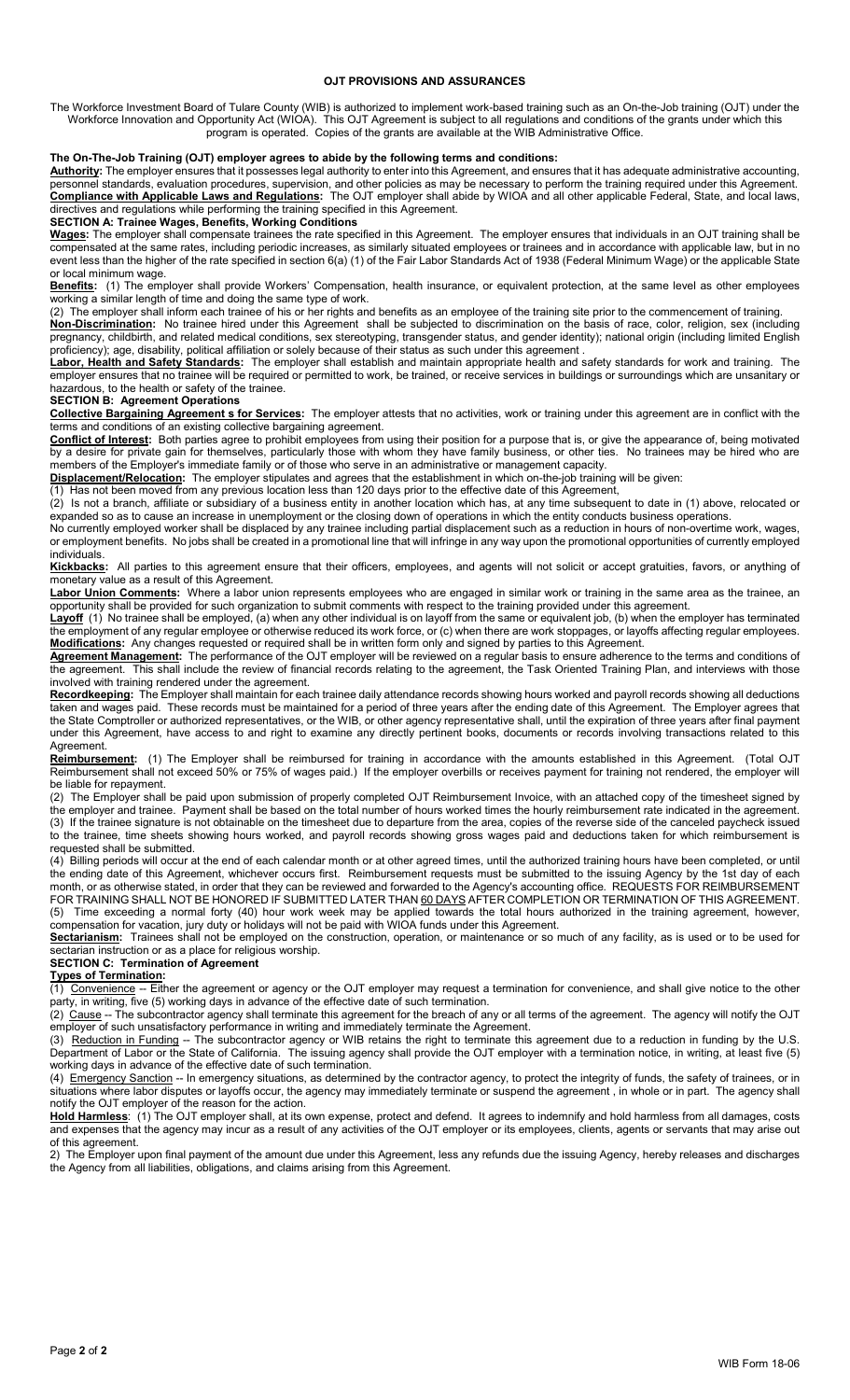

**Business Name:** 

#### **WORKFORCE INVESTMENT BOARD OF TULARE COUNTY**

#### **TRAINING PLAN**

#### **RATING SCALE**

1 = Participant has not made satisfactory progress

2 = Participant is making progress, but not at a satisfactory level

3 = Participant is making progress at a satisfactory level

4 = Participant has achieved proficiency in this skill

| <b>Service Provider Representative:</b>               | -----------<br><b>Training Start Date:</b> |                                         | $4$ = Participant has achieved proficiency in this skill<br><b>End Date:</b> |                                            |                                         |        |        |        |
|-------------------------------------------------------|--------------------------------------------|-----------------------------------------|------------------------------------------------------------------------------|--------------------------------------------|-----------------------------------------|--------|--------|--------|
| <b>Requirements</b><br>[Tasks/Work Activities]<br>(A) | <b>Training</b><br><b>Required</b><br>Y/N  | <b>Training</b><br><b>Method</b><br>(C) | <b>Training</b><br><b>Hours</b><br>(D)                                       | <b>Measurement</b><br><b>Method</b><br>(E) | (F) Follow-up Site Visit<br>Date/Rating |        |        |        |
|                                                       | (B)                                        |                                         |                                                                              |                                            |                                         |        |        |        |
| 1.                                                    | select                                     | select                                  |                                                                              | select                                     | select                                  | select | select | select |
| 2.                                                    | select                                     | select                                  |                                                                              | select                                     | select                                  | select | select | select |
| 3.                                                    | select                                     | select                                  |                                                                              | select                                     | select                                  | select | select | select |
| 4.                                                    | select                                     | select                                  |                                                                              | select                                     | select                                  | select | select | select |
| 5.                                                    | select                                     | select                                  |                                                                              | select                                     | select                                  | select | select | select |
| 6.                                                    | select                                     | select                                  |                                                                              | select                                     | select                                  | select | select | select |
| 7.                                                    | select                                     | select                                  |                                                                              | select                                     | select                                  | select | select | select |
| 8.                                                    | select                                     | select                                  |                                                                              | select                                     | select                                  | select | select | select |
| 9.                                                    | select                                     | select                                  |                                                                              | select                                     | select                                  | select | select | select |
| 10.                                                   | select                                     | select                                  |                                                                              | select                                     | select                                  | select | select | select |
|                                                       |                                            | <b>Total training hours</b>             |                                                                              | <b>Total Score</b>                         |                                         |        |        |        |

This certificate of attainment is presented to (trainee), for successfully completing the skills requirements established in this Training Plan.

Trainee Name: <br> **Application No.:**<br> **Application No.:**<br> **Application No.:**<br> **Application No.:**<br> **Application No.:** 

**O\*NET Code:**<br>Supervisor:

| (G) TRAINING HOURS             | (H) SKILL ATTAINMENT LEVEL  |
|--------------------------------|-----------------------------|
| Total training hours completed | Participant's total score   |
| Total training hours planned   | Maximum score possible      |
| % of planned hours completed   | % of maximum score attained |

Supervisor Signature Supervisor Signature  $\overline{\phantom{0}}$  Service Provider Signature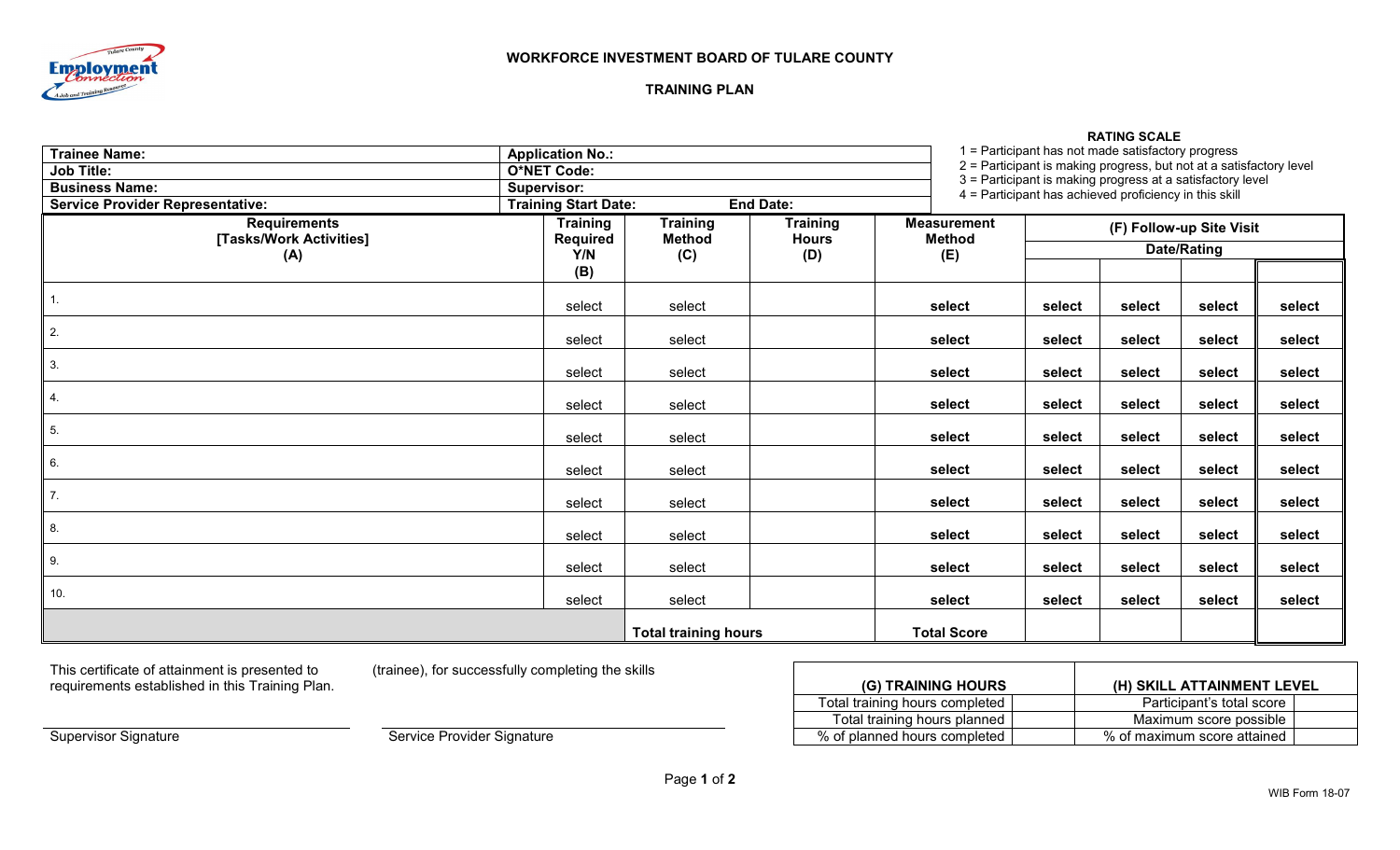#### **TRAINING PLAN**

## **INSTRUCTIONS FOR COMPLETION AND USE**

On-the-Job Training Plan shall identify the essential skills and training for entrants into the workforce to acquire, through close supervision, an appreciation of workplace norms that may include self-discipline, interpersonal skills, attendance and accountability, understanding compensation, and learning to appreciate and meet employers' reasonable expectations.

- (A) SKILL REQUIREMENTS: List the skill requirements need to perform the job to so the standards specified by the worksite supervisor. Competencies should be stated as specifically as possible, identifying the skills to be used, the level of attainment, and tools or equipment to be operated.
- (B) SKILLED: During the course of this worksite, agreement each skill will be evaluated against participant's abilities and checked yes or no to indicate what areas training is necessary.
- (C) TRAINING METHOD: Identify the method to be used to teach the skill. This may include classroom/workshop attendance, observation, oral instruction, demonstration and practice, reading of instruction and procedures manuals, guided simulation, trial and error, etc.
- (D) ESTIMATED TRAINING TIME: Indicate the number of hours, which will be devoted to training for the specific skill.
- (E) MEASUREMENT METHOD: Identify the method that will be used for determining whether the participant has acquired each skill. Typical methods of measurement include oral or written question and answer, observation, and review/inspection of a product.
- (F) FOLLOW-UP/SITE VISIT DATE AND RATING: Record the date on which the follow-up/site visit is made and a rating of the skill level that has been achieved. Use the rating scale listed on the front of this form. Evaluation of the trainee's progress in acquiring the identified skills must occur consistently over the course of training and will be based upon the supervisor's evaluation of the trainee's progress.
- (G) ACTUAL TRAINING HOURS: Total the numbers of training hours, actually completed (use time sheets) and compare to the projected hours of training. This will give you a comparison of skill level attainment in hours. The participant must complete at least 90% of the training over the term of the agreement period in order to be considered as "completed training".
- (H) SKILL ATTAINMENT LEVEL: Total the participant's score and compare the possible score (ratings of 4 x # of skills possible). This will give you the percentage of skills level attained. In order for the participant to attain a Competency, it is necessary to achieve at least 80% of the total possible score for the sum of the all skills.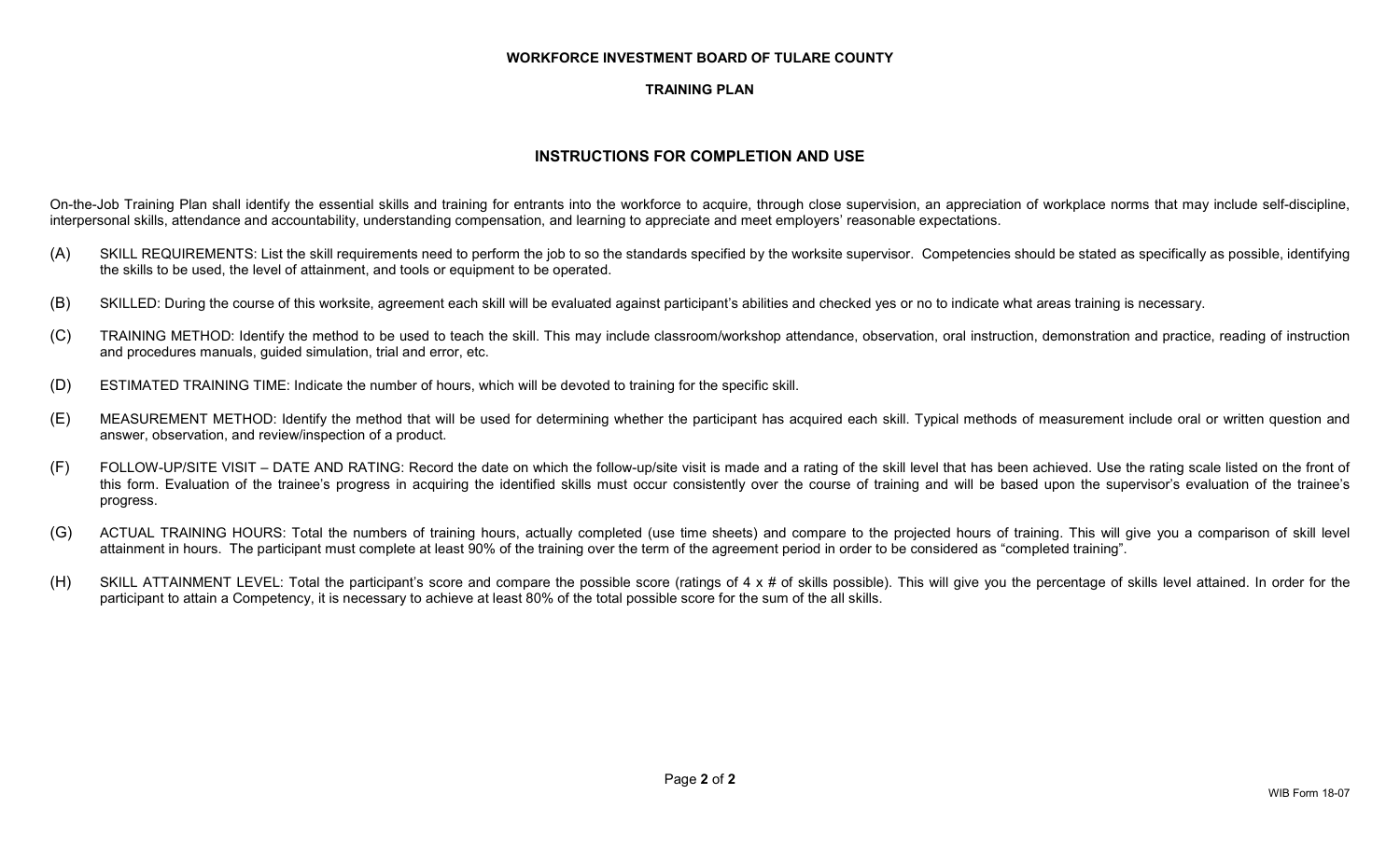#### **OJT REIMBURSEMENT INVOICE**

| Business:              |                   |                 | Phone #:         |      |
|------------------------|-------------------|-----------------|------------------|------|
| Address:               |                   | City:           | State:           | Zip: |
| Trainee Name:          |                   |                 | Application No.: |      |
| <b>Billing Period:</b> | <b>Start Date</b> | <b>End Date</b> | Total Hours:     |      |
| Service Provider:      |                   |                 | Phone#           |      |

**Reimbursement will be in accordance with the OJT Agreement and OJT Provisions. Reimbursement will not be made for non-work time, overtime, vacation, sick leave, holidays not worked or shift differential.**

**Record of Hours Worked**

| ATTENDANCE: Please indicate the number of hours the trainee worked during this period. |    |  |    |    |    |    |    |    |    |    |    |    |    |    |    |    |                    |
|----------------------------------------------------------------------------------------|----|--|----|----|----|----|----|----|----|----|----|----|----|----|----|----|--------------------|
| <b>DATE</b>                                                                            |    |  | 3  |    | 5  | b  |    |    | 9  | 10 | 11 | 12 | 13 | 14 | 15 |    | <b>Total Hours</b> |
| <b>HOURS</b><br><b>WORKED</b>                                                          |    |  |    |    |    |    |    |    |    |    |    |    |    |    |    |    |                    |
| <b>DATE</b>                                                                            | 16 |  | 18 | 19 | 20 | 21 | 22 | 23 | 24 | 25 | 26 | 27 | 28 | 29 | 30 | 31 | <b>Total Hours</b> |
| <b>HOURS</b><br><b>WORKED</b>                                                          |    |  |    |    |    |    |    |    |    |    |    |    |    |    |    |    |                    |

Comments:

We certify that the hours indicated in this invoice reflect the actual hours worked by the trainee during this reporting period in accordance with the provisions of the OJT Agreement.

Employer Name (Print) Signature Signature Date

Trainee Name (Print) **Signature Constant Constant Constant Constant Constant Constant Constant Constant Constant Constant Constant Constant Constant Constant Constant Constant Constant Constant Constant Constant Constant** 

#### **Service Provider Use Only**

| <b>Employer Reimbursement Amount</b> |             |                 |                                   |  |  |  |  |  |  |  |
|--------------------------------------|-------------|-----------------|-----------------------------------|--|--|--|--|--|--|--|
| Total Hours Worked                   | Hourly Wage | Reimbursement % | <b>Total Reimbursement Amount</b> |  |  |  |  |  |  |  |
|                                      |             |                 |                                   |  |  |  |  |  |  |  |

| Service Provider Representative (Print) | Signature | Date |
|-----------------------------------------|-----------|------|
|-----------------------------------------|-----------|------|

Approved for Payment (Print) **Authorized Signature Constant Constant Constant Constant Constant Constant Constant Constant Constant Constant Constant Constant Constant Constant Constant Constant Constant Constant Constan** 

Reviewed by Service Provider Supervisor. Initials: \_\_\_\_\_\_\_\_\_\_\_\_\_\_\_\_\_\_\_\_\_\_\_\_\_\_\_\_\_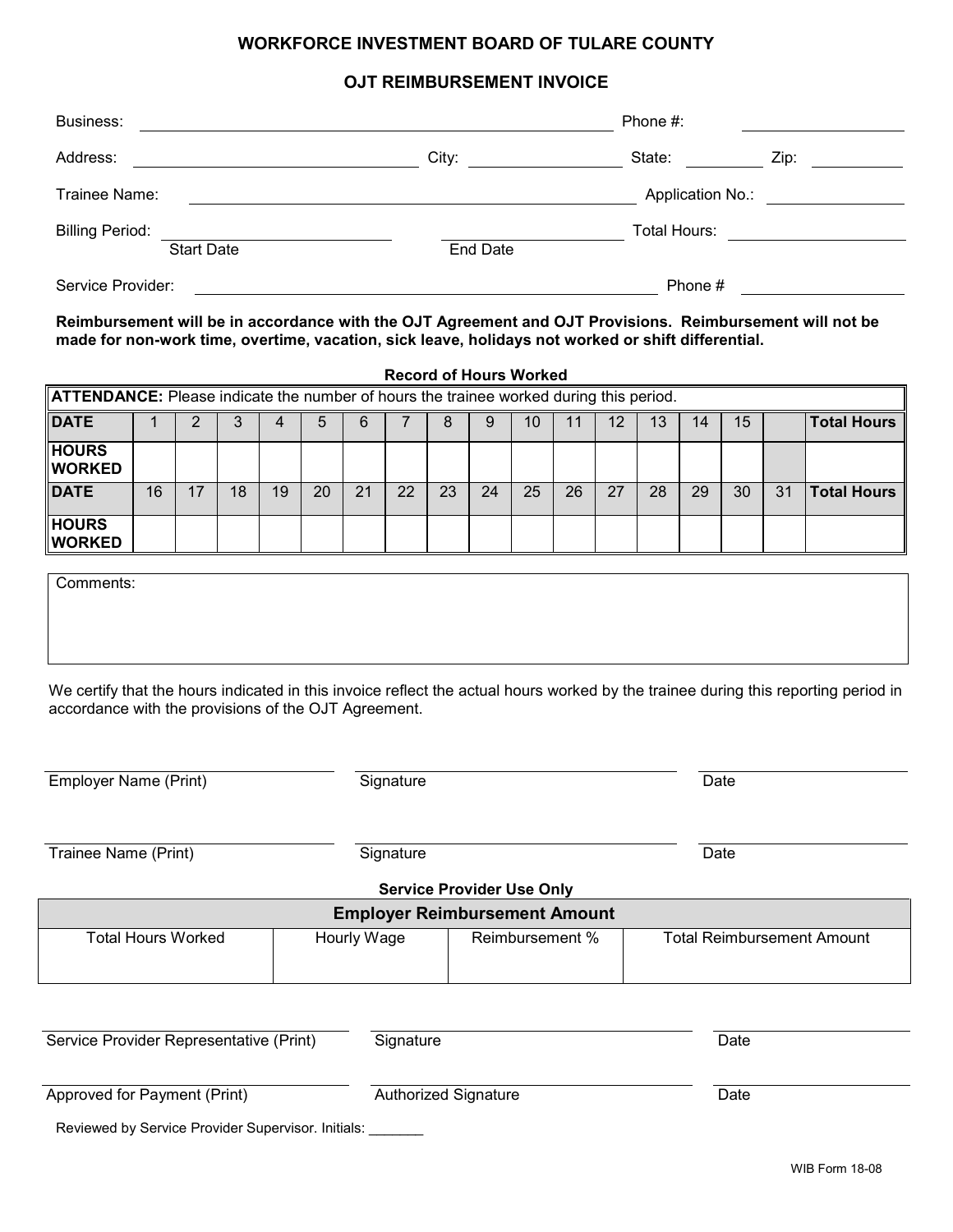

## **WORKFORCE INVESTMENT BOARD OF TULARE COUNTY AMENDMENT TO OJT AGREEMENT**

| 1. Trainee Name:                                                                                                                                                                                                                             | Application No.:                                                |
|----------------------------------------------------------------------------------------------------------------------------------------------------------------------------------------------------------------------------------------------|-----------------------------------------------------------------|
| <b>Business Name:</b><br>2.<br>Address/City/Zip:<br>Phone No.:<br>I.R.S. Employer I.D. No.:<br>Type of Industry:                                                                                                                             | 3. Service Provider:<br>Representative:<br>Phone No.:<br>Email: |
| 4. ORIGINAL AGREEMENT INFORMATION                                                                                                                                                                                                            |                                                                 |
| Job Title:                                                                                                                                                                                                                                   | O*NET Code:                                                     |
| End Date:<br>Begin Date:                                                                                                                                                                                                                     | Number of Weeks:<br><b>Total Hours:</b>                         |
| Hourly Wage: \$<br>Reimbursement Rate:                                                                                                                                                                                                       | Total Reimbursement Not To Exceed:                              |
| 5. CHANGES                                                                                                                                                                                                                                   | Effective Date of Change:                                       |
| Job Title:                                                                                                                                                                                                                                   | O*NET Code:                                                     |
| End Date:<br>Begin Date:                                                                                                                                                                                                                     | Number of Weeks:<br><b>Total Hours:</b>                         |
| Hourly Wage: \$<br>Reimbursement Rate:                                                                                                                                                                                                       | Total Reimbursement Not To Exceed:                              |
| 6. DESCRIPTION OF TRAINING: (Describe changes in training plan). Attach Training Plan (WIB Form 18-07).                                                                                                                                      |                                                                 |
| 7. JUSTIFICATION OF CHANGE: (i.e. start/end dates, wage increase, job title, training plan - attach revised training plan)                                                                                                                   |                                                                 |
| 8. Except as provided above, all terms of the original On-the-Job Training Agreement for trainee listed remain in full force and<br>effect. In witness whereof, the parties thereto, have executed this agreement on the date first written. |                                                                 |
| 9. Business Representative:<br>Title:                                                                                                                                                                                                        | 10. Trainee:                                                    |
| Signature:                                                                                                                                                                                                                                   | Signature:                                                      |
| Date:                                                                                                                                                                                                                                        | Date:                                                           |
| Workforce Investment Board of Tulare County                                                                                                                                                                                                  | Service Provider:                                               |
| By: David McMunn<br>Title: Deputy Director                                                                                                                                                                                                   | Title:<br>By:                                                   |
| Signature:                                                                                                                                                                                                                                   | Signature:                                                      |
| Date                                                                                                                                                                                                                                         | Date:                                                           |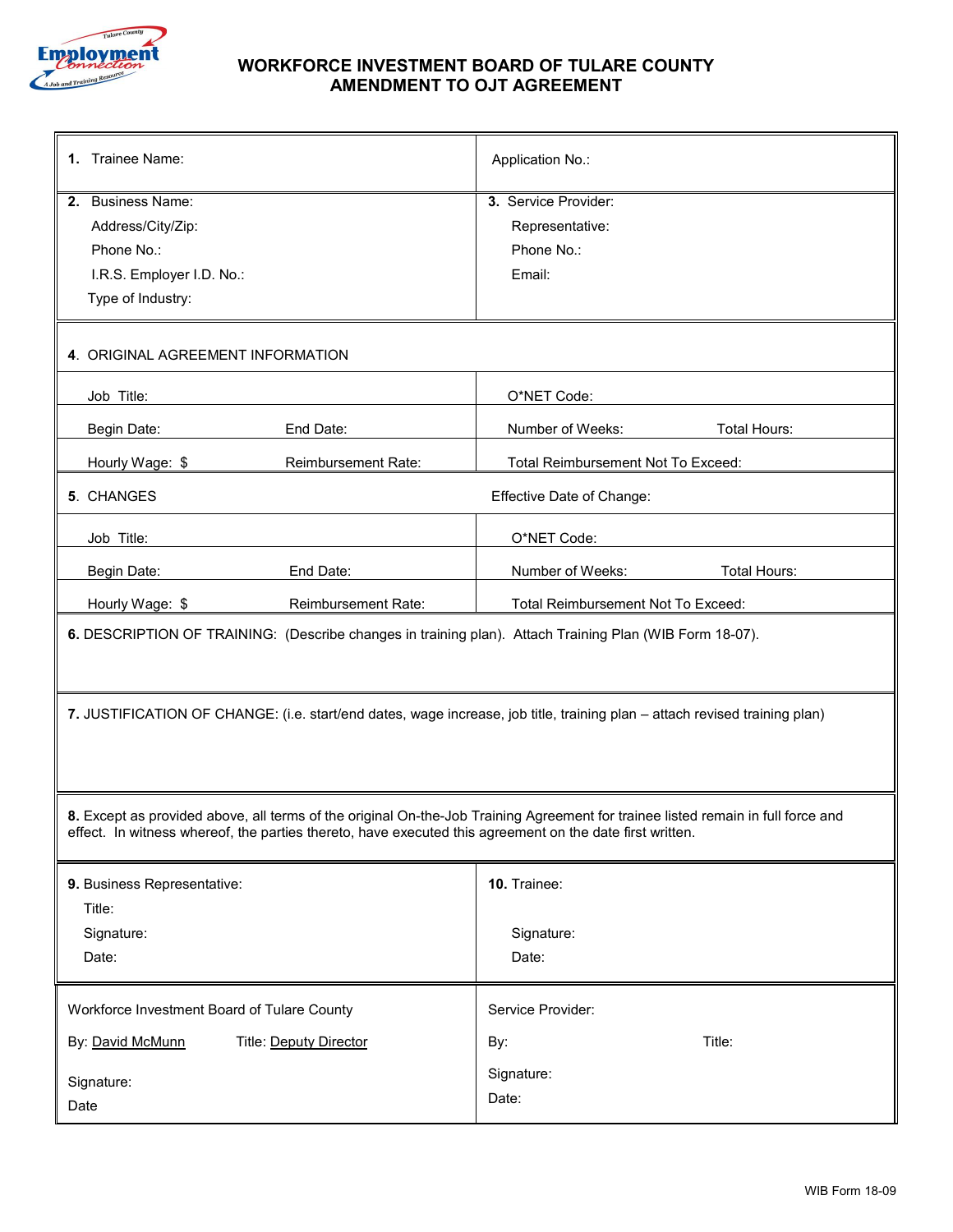#### **OJT MONITORING FORM**

|           | <b>Business Name:</b>                                                                                                                                                                                      | FEIN: |        |            |              |
|-----------|------------------------------------------------------------------------------------------------------------------------------------------------------------------------------------------------------------|-------|--------|------------|--------------|
| Address:  |                                                                                                                                                                                                            | City: | State: | Zip:       |              |
|           | Service Provider Representative:                                                                                                                                                                           |       | Date:  |            |              |
|           | <b>Records Review:</b>                                                                                                                                                                                     |       |        |            |              |
|           | 1. Is the employer maintaining daily attendance records/time for hours worked by<br>the trainee?                                                                                                           |       |        | Yes $\Box$ | No           |
| 2.        | Is the timesheet certified by the participant / supervisor / employer?                                                                                                                                     |       |        | Yes $\Box$ | $No \Box$    |
| 3.        | Does the employer have payroll records showing all deductions taken and                                                                                                                                    |       |        |            |              |
|           | wages paid to trainee?                                                                                                                                                                                     |       |        | Yes $\Box$ | $No \Box$    |
|           | <b>Participant Training:</b>                                                                                                                                                                               |       |        |            |              |
|           | 1. Is the employer providing the training specified in the Training Plan?                                                                                                                                  |       |        | $Yes$      | $No \Box$    |
|           | <b>Agreement Compliance:</b>                                                                                                                                                                               |       |        |            |              |
| 1.        | Is the employer in compliance with the trainee's wages, benefits, and working<br>conditions as indicated in the OJT provisions?                                                                            |       |        | Yes $\Box$ | No           |
|           |                                                                                                                                                                                                            |       |        |            |              |
| 2.        | Is the trainee's Workers' Compensation insurance, health insurance, or<br>equivalent protection, at the same level as other employees working a similar<br>length of time and doing the same type of work? |       |        | Yes $\Box$ | No II        |
| 3.        | Is the employer in compliance with Non-Discrimination, Labor, Health, and<br>Safety Standards as indicated in the OJT provisions?                                                                          |       |        | Yes        | No           |
| 4.        | Is the employer adhering to all other OJT provisions and assurances?                                                                                                                                       |       |        | $Yes$      | $No$ $\vert$ |
| Comments: |                                                                                                                                                                                                            |       |        |            |              |

Service Provider Representative Signature **Date**